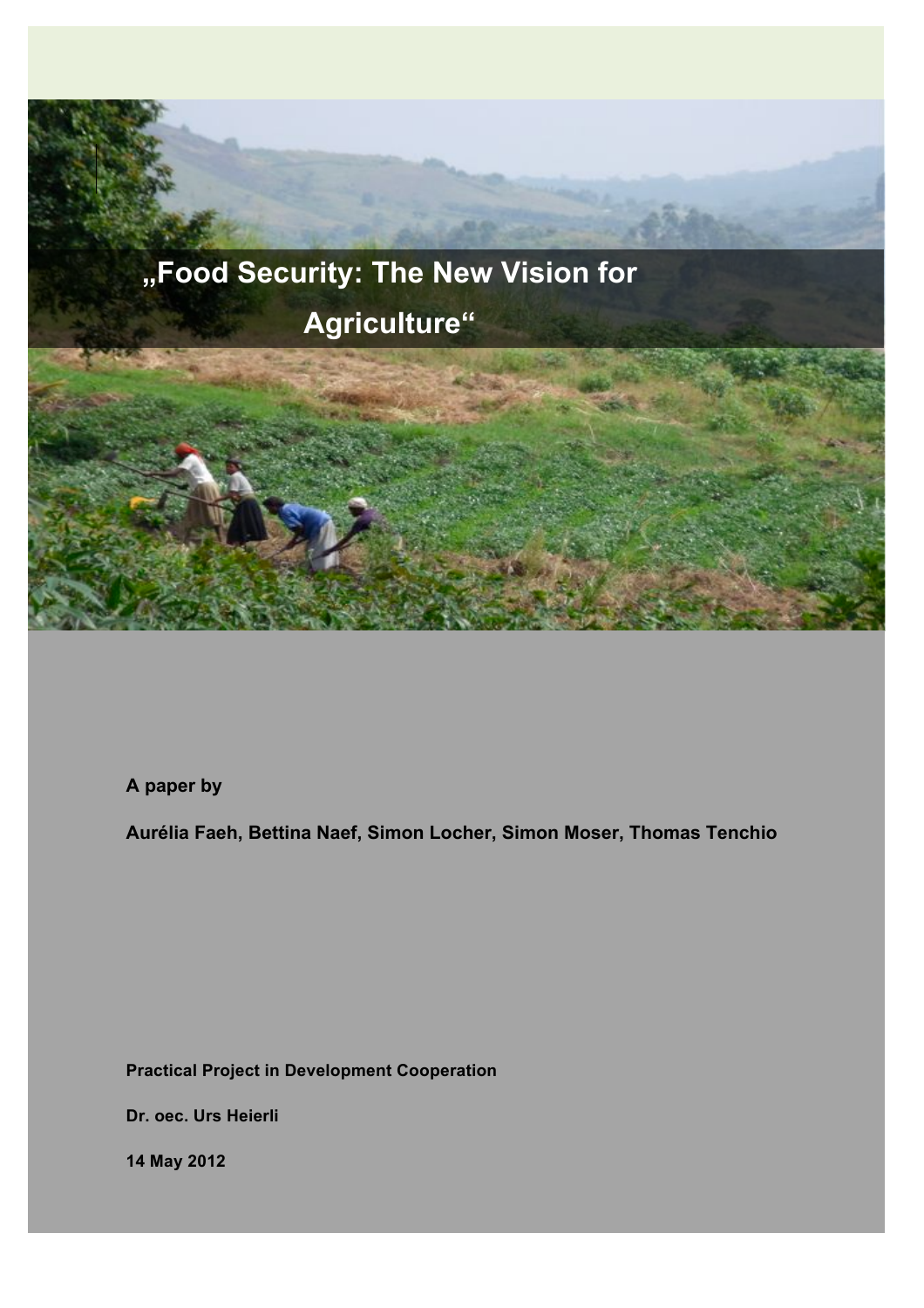# **Table of Contents**

| 6.4. Conclusion: A comparison of the three companies' involvement  25 |
|-----------------------------------------------------------------------|
|                                                                       |
|                                                                       |
|                                                                       |
|                                                                       |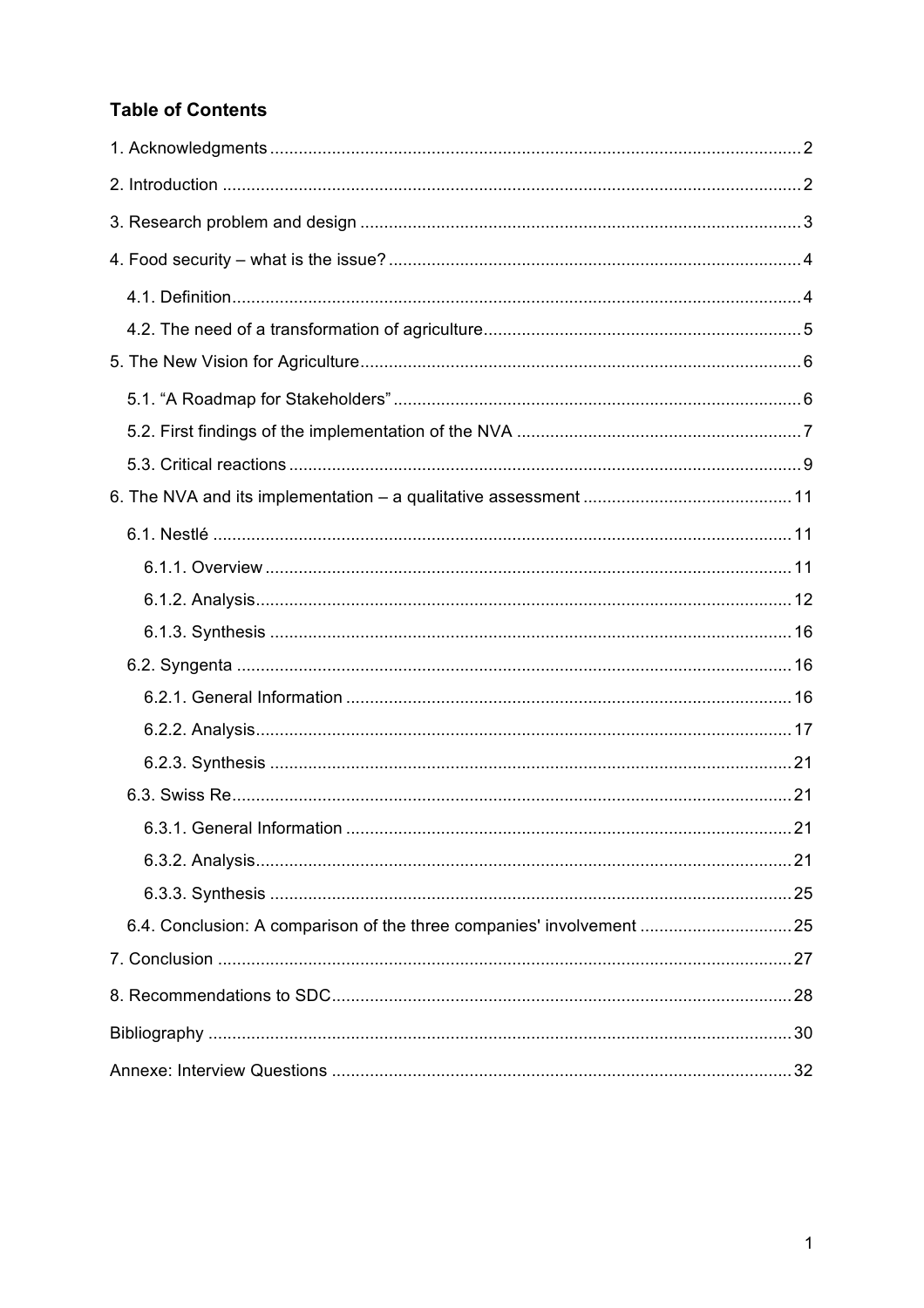# **1. Acknowledgments**

As many of the findings presented in this paper were gained from interviews with representatives from civil society and the private sector, we would like to express our gratitude and recognition to the persons who dedicated their valuable time to contribute to this paper. We would like to take the opportunity to thank Mrs. Nicole Werner (Umwelt- und Klima Politik, Alliance Sud), Mrs. Tina Goethe (Entwicklungspolitik, Schwerpunkt Ernährungssouveränität SwissAid), Mr. Jürg Zaugg (CO-AGR / Raw Material Sourcing, Nestlé), Mr. Bernhard Belk (Global Head Agri Corporate Business Director, Swiss Re), Mr. Rolando Rivera (Senior Agro Corporate Originator Vice President, Swiss Re), Mr. Dominique D. Zygmont (Senior Public Policy Manager, Syngenta) and Dr. Juan Gonzalez-Valero (Head Public Policy and Partnerships, Syngenta) for their valuable contributions.

# **2. Introduction**

Demographic growth and climate change are posing major challenges to the international community: by 2050, the population of our planet will have increased to 9 billion people; the demand for agricultural is expected to have doubled; and effects of climate change such as rainfall volatility or the occurrence of droughts and flash floods will increasingly burden agricultural systems and thus further jeopardize food security.

At the same time, the international community shares the belief that in order to face these challenges, an extensive transformation of agricultural systems is needed. Agriculture is seen as having a huge potential as a driver for food security, environmental sustainability and economic growth. Despite this common agreement, controversial discussions about how such a transformation should happen continue.

The present paper aims at examining one of the recently launched initiatives that pursue a comprehensive transformation of agriculture: *The New Vision for Agriculture* (NVA) – a worldwide, private sector led initiative seeking the development of sustainable agricultural systems to ensure food security and spur economic growth. As a response to the suggestion of the Swiss Agency for Development and Cooperation (SDC), we intend to provide a better understanding of the motivation of project board members Nestlé, Syngenta and Swiss Re to be part of the NVA. The goal is to examine the reasons why these companies promote such an initiative and to assess how its findings are implemented in the companies' corporate strategies. Special attention will be given on how smallholder farmers are perceived and what role they are given in the strategies and supply chains of these companies. Finally, the paper provides space for critical voices that have been raised against the NVA.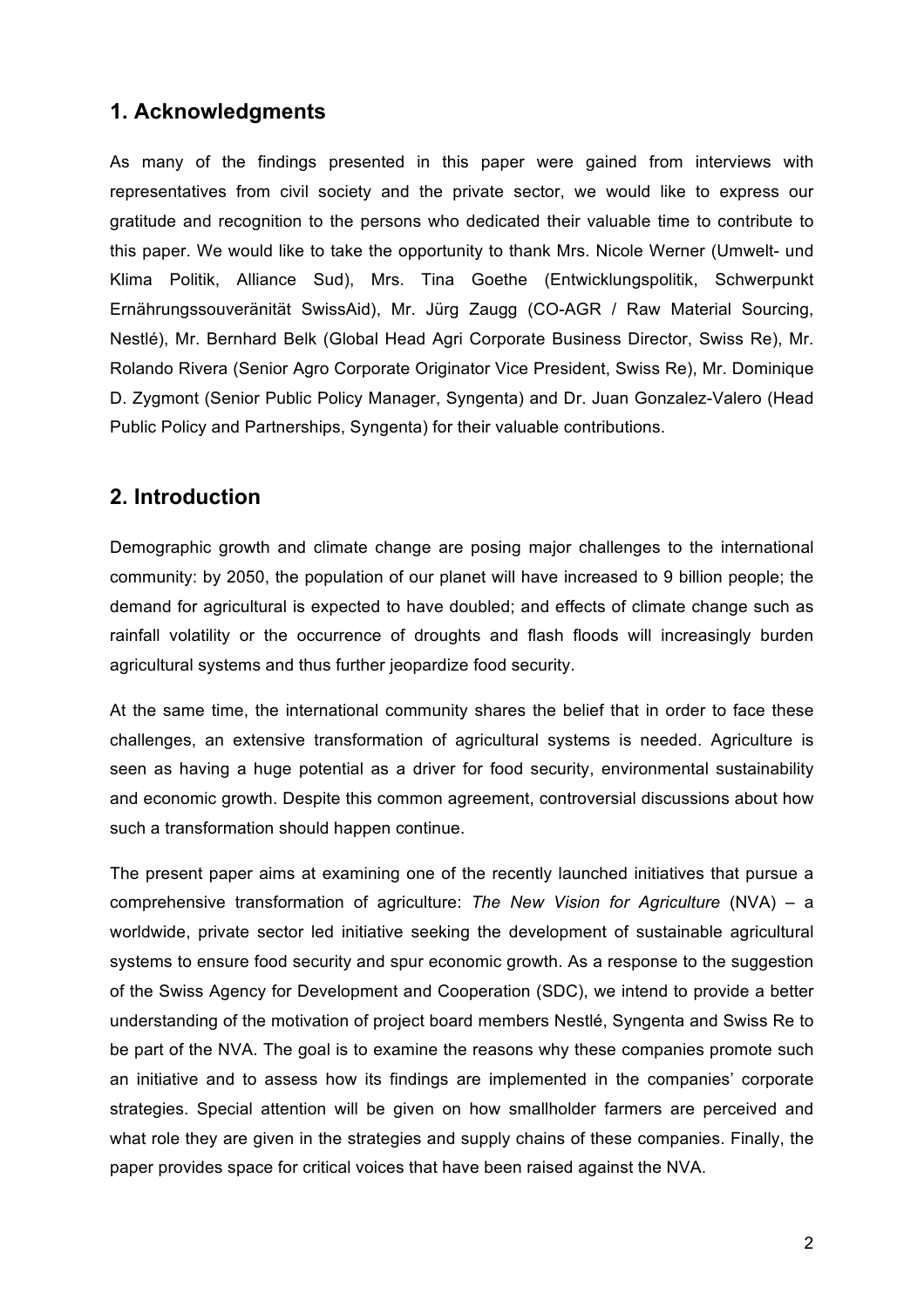# **3. Research problem and design**

The present paper examines the New Vision for Agriculture Initiative, its implementation and the associated effects on the smallholders. Thereby, the focus is on the three project board members Nestlé, Syngenta and Swiss Re which share the common goals of the NVA but each operate in different sectors. In a first part, the focus is on the NVA itself. After briefly looking at the context in which the initiative was launched, we give a comprehensive overview of its basic messages and key findings, and discuss critical reactions. In a second part, we qualitatively assess the reasons for Nestlé, Syngenta and Swiss RE to promote such an initiative as well as their commitment with regards to its implementation. Special attention will be given to how smallholders are perceived and what role they are given in the strategies and supply chains of these companies.

This paper aims at gaining a better understanding of the corporate policies of the three companies as well as of their efforts to support a more sustainable agriculture and to incorporate smallholders' interests.

The following three questions, building on one another, will guide our analysis:

- 1. Why is the private sector interested in elaborating and promoting such an initiative?
- 2. How do Nestlé, Syngenta and Swiss Re incorporate the initiative in their corporate strategies and how do they implement it across their supply chains?
- 3. What role do the companies assign to the smallholder farmers in their corporate strategies?

The paper relies on data collected on the basis of personal interviews with representatives of both civil society and the private sector. We used the arguments and criticism brought forward by the two interlocutors from civil society, representatives of Alliance Sud and SwissAid, as starting point and stimuli for the respective conversations with the companies' agents.

The representatives of Nestlé, Swiss Re and Syngenta we interviewed have all dealt with their company's engagement in the initiative. At this point, it must be emphasized that all three firms are decentralized and often act on country specific strategies. Therefore, the data gathered through the interviews rather concerns the strategic alignment of the companies than the actual implementation of the initiative's guidelines. For each interview, we used a similar set of questions that were sent to the interview partners in advance (See Annexe 1). While they served as guidelines for the conversations, we did not closely stick to the order and choice of questions, ensuring structured but at the same time flexible conversations.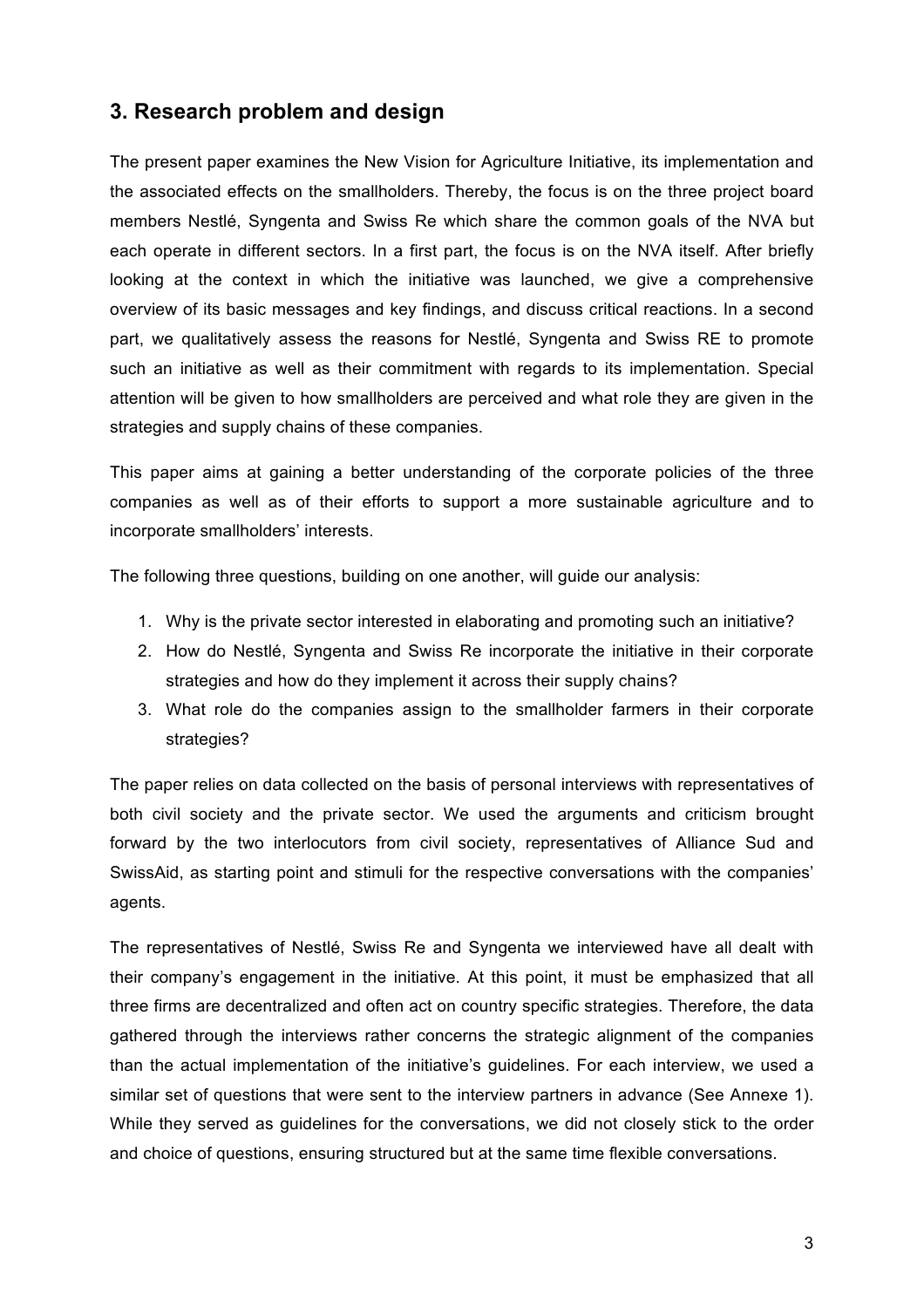# **4. Food security – what is the issue?**

## **4.1. Definition**

Narrowly defined, food security is the availability of enough food, whether at the global, national, community or household level. It must be emphasized, however, that availability does not necessarily mean access to food, as the recent food crisis of 2008 has shown. Also, clarification is needed of what is meant by "enough": does it mean that the economic demand is met – and if so, at what price – or is it about having enough food to meet energy and nutrient requirements?<sup>1</sup>

Scholars and practitioners therefore generally agree upon the more comprehensive definition elaborated by United Nations Food and Agriculture Organization (FAO) during the World Food Summit in 1996. The FAO defines Food Security as a concept with four dimensions, which all must be fulfilled simultaneously for food security to be realised.

"Food security exists when all people, at all times, have physical and economic access to sufficient safe and nutritious food that meets their dietary needs and food preferences for an active and healthy life."<sup>2</sup>

This definition not only focuses on the physical availability and the physical and economic access to food but also addresses the needs, preferences and nutritional status of people. In this sense, the availability of food does not imply food security.

Nowadays, food security is considered a complex issue of sustainable development that is related not only to health (trough malnutrition), but also to sustainable economic development, environment and trade. There has been an ongoing debate about the major problems and issues regarding food security. While it has been argued that there is enough food available to feed everyone on the planet, but that it is the distribution that is the problem, others see the major issue in the possibility or impossibility of meeting future food needs by current levels of production. Further debates concern the importance of national food security in a globalised world. Finally, there is an argument on whether or not globalisation leads to the persistence of food insecurity and poverty in rural areas.<sup>3</sup>

These same arguments are also reflected in the debate around the appropriate way to adjust or transform the agricultural systems in order to better promote global food security. The discussion of the critical reactions to the NVA under chapter 4.3 will illustrate this debate. In general, however, there is an agreement that there is a large potential in agriculture and that

 $<sup>1</sup>$  Pinstrup-Andersen (2009), p.1</sup>

<sup>&</sup>lt;sup>2</sup> FAO (2008), p.1

 $3$  WHO (2012)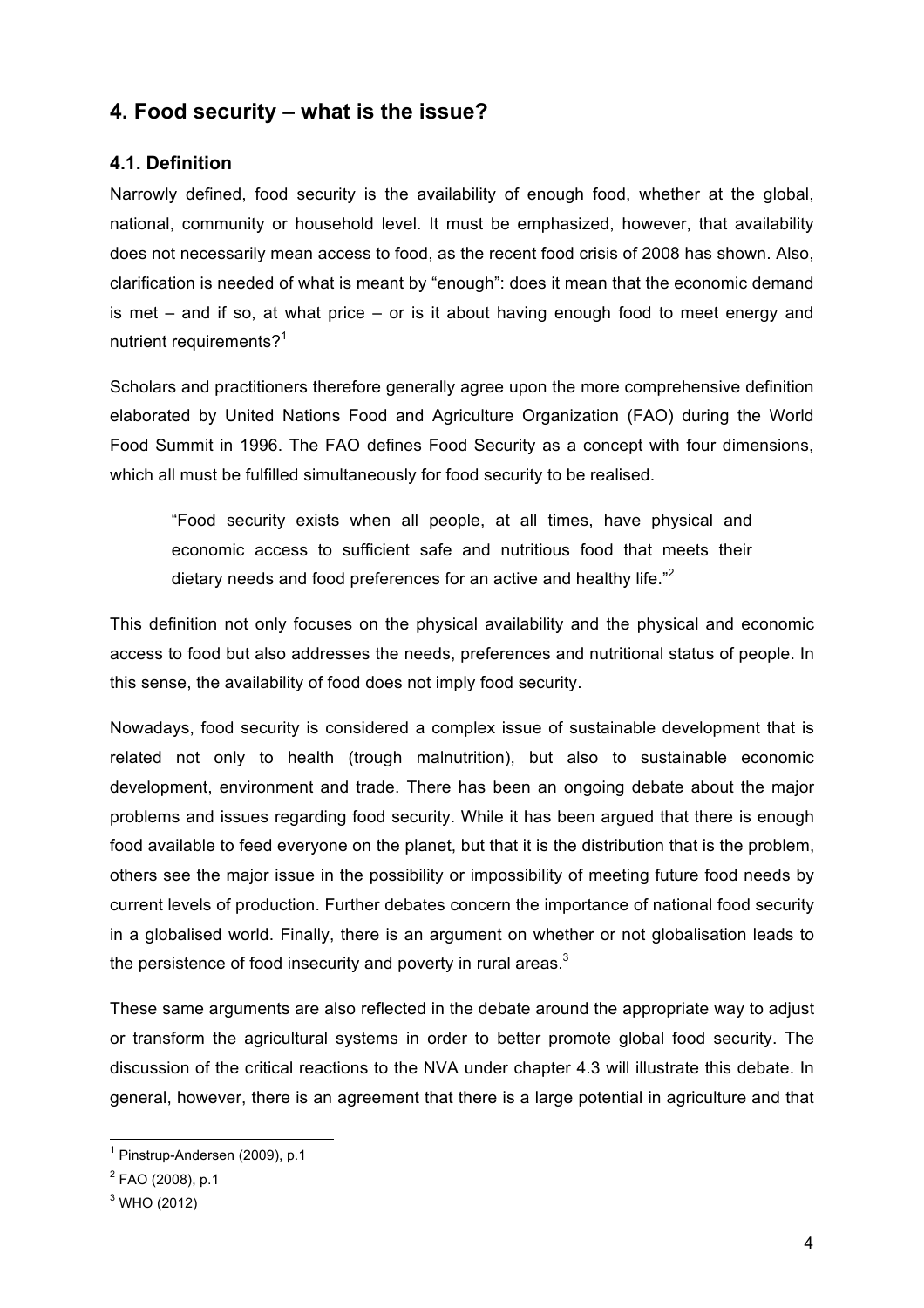a reform of the agricultural systems is needed in order to adequately address the issue of food security.

### **4.2. The need of a transformation of agriculture**

In recent years, especially in the light of the global food crisis in 2007 - 2008, the role of agriculture in ensuring food security for the growing population of the planet has become a major issue in multilateral forums. Following this trend, the World Economic Forum (WEF) launched in 2011 the New Vision for Agriculture as a worldwide, private-sector led initiative seeking the development of sustainable agricultural systems to ensure food security and spur economic growth. Three commonly known facts are at the heart of the initiators belief of the need of a systemic transformation of agriculture: almost one billion people – one out of six – are malnourished, and half of them are farmers. $4$  By 2050, our planet will have to feed more than 9 billion people; the demand for agricultural products is expected to have doubled. At the same time, increasing water shortages and climate change and volatility will put a strain on the agricultural systems, raising the risks of production losses. In addition, agriculture has a huge potential as a driver for food security, environmental sustainability and economic opportunities.

The same facts also constitute the grounds on which the World Bank and the United Nations launched the 2008 "International Assessment of Agricultural Knowledge, Science and Technology for Development (IAASTD)" or "World Agrarian Report", which similarly calls for a substantial reform of the farming system in order to reduce hunger and poverty. The extensive report finds that an agriculture based on smallholder farming structures can best guarantee global food security in a socially, economically and ecologically sustainable way.<sup>5</sup> In contrast to the NVA, however, it is very critical towards certain prevailing systems and practices like genetic engineering, industrial agriculture and the nature of the international agriculture trade.<sup>6</sup>

A study of the International Fund for Agriculture (IFAD) equally emphasizes the need for reforms in the agricultural sector to promote food and nutrition security. It puts the smallholders at the centre of the agenda, highlighting their potential to substantially contribute to spurring economic growth, as well as to reducing poverty and ensuring food and

 <sup>4</sup> WEF Report (2011), p 8

<sup>5</sup> IAASTD (2009)

<sup>6</sup> Zukunftsstiftung Landwirtschaft, (2012)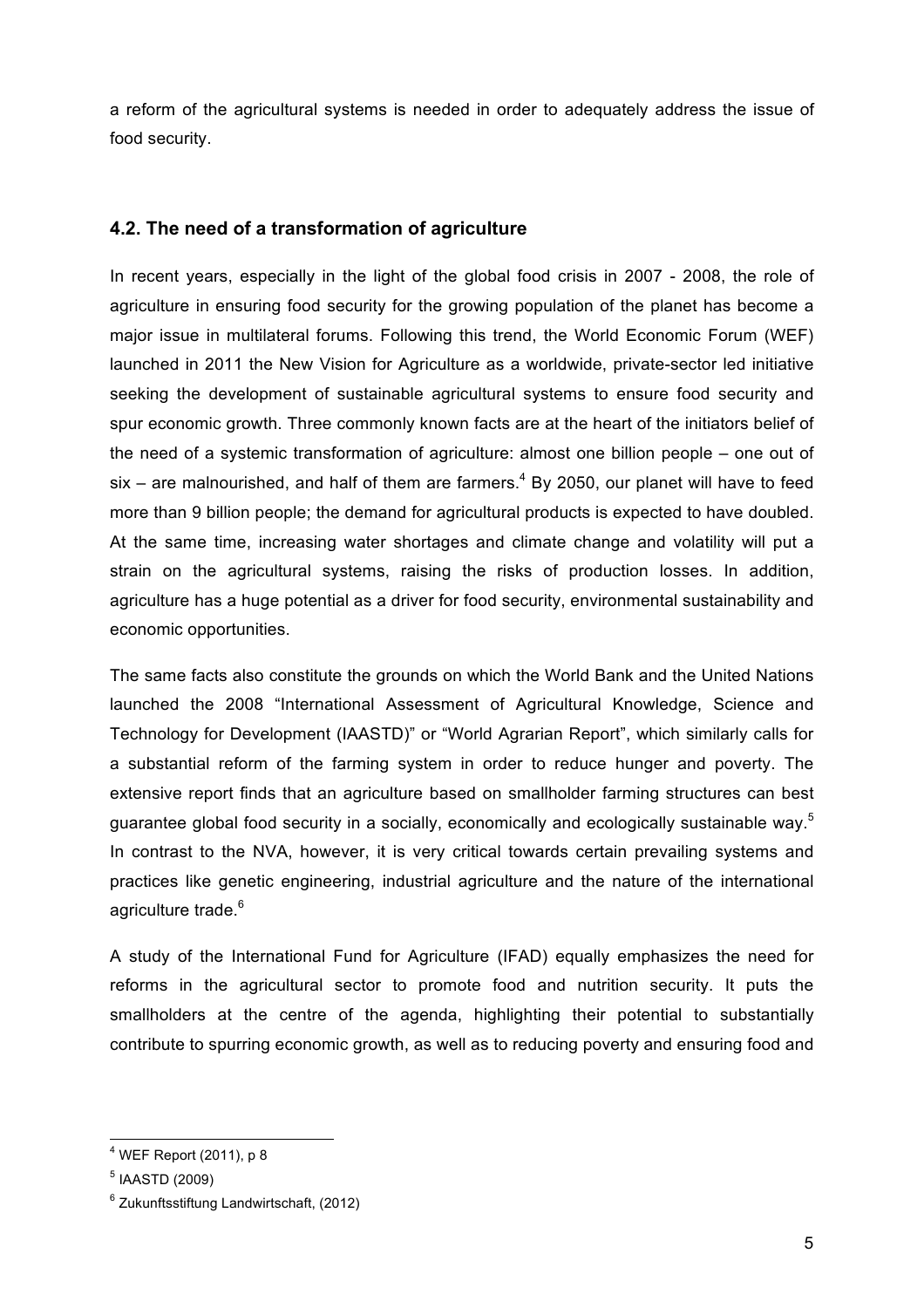nutrition security.<sup>7</sup> A later IFAD study acknowledges the increasing role of the private sector in spurring growth in rural economies. $8<sup>8</sup>$ 

# **5. The New Vision for Agriculture**

### **5.1. "A Roadmap for Stakeholders"**

The new vision for agriculture was launched to address the above-mentioned challenges. It was developed in an 18-month process involving representatives of the private sector, governments, international organisations, civil society and academia. The initiative is led by a number of major global companies which form the project board. While it was launched by 17 companies, the project board has continuously been expanded. By now, 28 companies $9$ have committed themselves to its implementation. McKinsey & Company served as project adviser and the International Food Policy Research Institute (IFPRI) as the knowledge partner.

At the WEF 2011, the final report of the elaboration process was presented. It outlines a roadmap for all the stakeholders towards a large-scale transformation of the agriculture. The aim of the process is to implement sustainable agricultural systems on the basis of Public-Private Partnerships and "business-led and market-based solutions that are explicitly linked to national development priorities".<sup>10</sup> As it is explicitly stated in the preface of the report, one key message of the initiative is that the private sector wants to actively participate, partnering with other stakeholders, in finding solutions for sustainable agriculture.<sup>11</sup>

The initiative pursues three major goals that are intended to build on the Millennium Development Goals. In order to achieve these goals, it strives to use the huge potential of agriculture as a driver for food security, environmental sustainability and economic opportunity. When explaining what the initiative actually envisions, the perspective of the farmer is adopted to illustrate the objective: the NVA talks of a self-sustaining, well-informed, healthy farmer who is linked with the market, earns his living without spoiling the ecosystem, has access to clean water and relies on biodiversity. At least on paper, thus, the NVA puts

 <sup>7</sup> IFAD (2011)

<sup>8</sup> IFAD (2012)

<sup>9</sup> Agco Corporation, Archer Daniels Midland, BASF, Bayer AG, Bunge Limited, Cargill, The Coca-Cola Company, Diageo, DuPont, General Mills, Heineken NV, Kraft Foods, Louis Dreyfus Commodities, Maersk, Metro AG, Monsanto Company, Nestlé, PepsiCo, Rabobank, Royal DSM, SABMiller, Swiss Reinsurance Company Ltd., Syngenta, The Mosaic Company, Teck Resources Limited, Unilever, Vodafone Group, Wal-Mart Stores Inc., and Yara International

<sup>10</sup> WEF Report (2011), p.3

<sup>11</sup> WEF Report (2011), p.3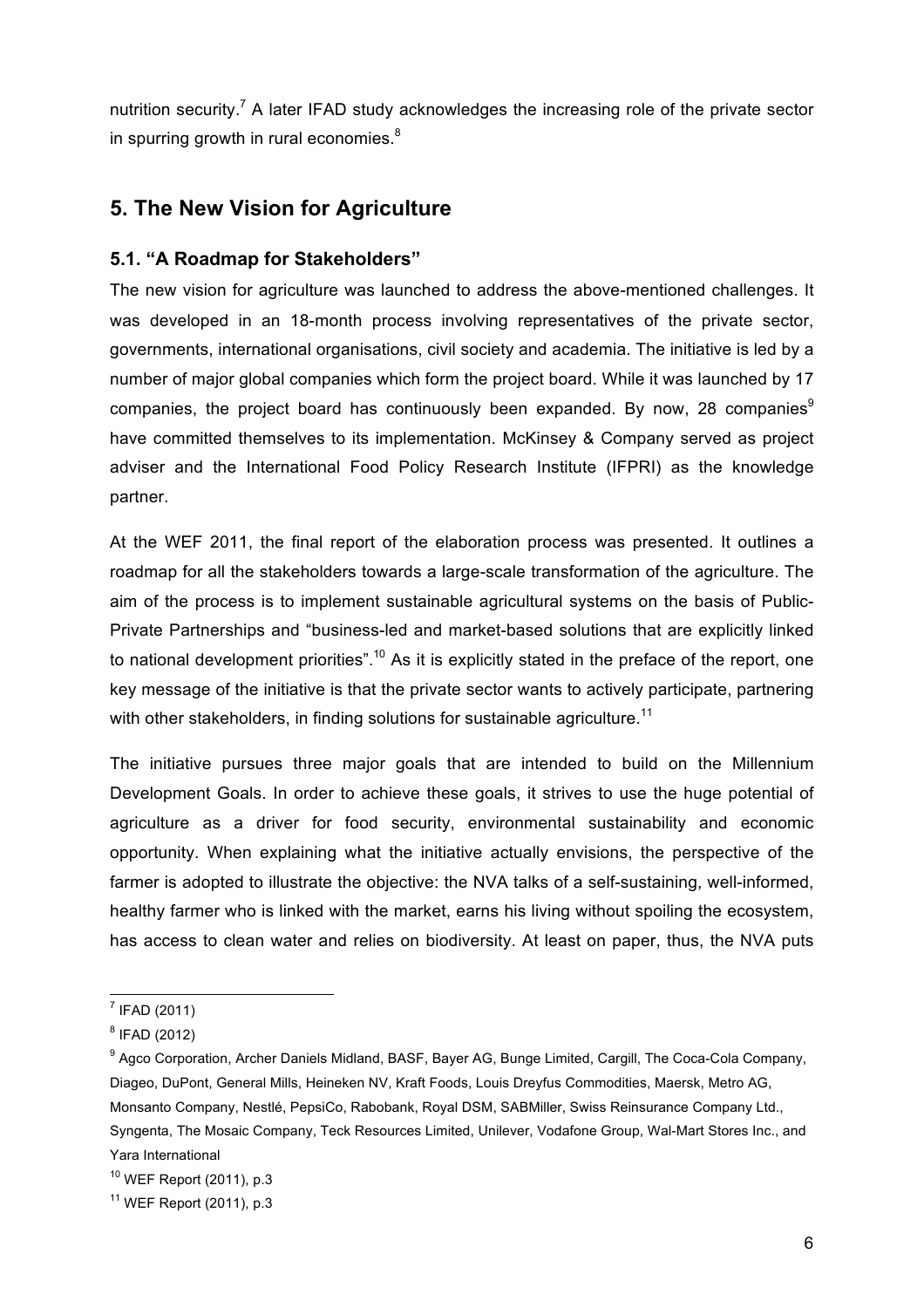the farmer in the centre of the "new vision".<sup>12</sup> The three goals to realize these aspirations consist of the following:

First, it aims at increasing the agricultural production by 20% every decade and considerably reducing waste. To achieve this goal, yield gaps need to be closed, distribution must become more efficient, waste minimised and food access improved. This involves "focused efforts to engage the most vulnerable and bring them into the broader agricultural system".<sup>13</sup> The initiative thus explicitly includes the farmers at the bottom of the pyramid in its objectives. Second, emissions per tonne are to be reduced by 20% each decade and water use decreased. Overall, the environmental impact of agriculture must be minimised. This goal especially makes sense when looking at the following numbers: agriculture today accounts for 30% of greenhouse gas emissions<sup>14</sup> and 70% of global water use. The third goal is to reduce rural poverty by promoting economic development of the agricultural sector. Specifically, the number of people living in rural areas on less than USD 1.25/day should be decreased by 20% each decade.<sup>15</sup>

The report also gives a broad outline of the necessary interventions and tools to achieve these goals. First and foremost, agriculture must stay innovation-driven: innovative tools must be developed and successfully implemented. For that reason, the government has to guarantee the existence of policy frameworks and create incentives that ensure protection, attract investors and facilitate development. Robust infrastructure as well as solid market structures are also mentioned as requirements for the creation of a vicious circle stimulating agricultural development. As continuously emphasized in the report, the most important element for a successful transformation is the commitment and collaboration of all the stakeholders across the whole value chain.<sup>16</sup>

#### **5.2. First findings of the implementation of the NVA**

A second WEF report "The New Vision for Agriculture: A Transformation is Happening" presents the first findings of the implementation of the initiative. These are based on experiences from the first few projects in the form of public-private partnerships that were launched in the framework of the NVA. While the transformation is more advanced in

 <sup>12</sup> WEF Report (2011), p.12

<sup>13</sup> WEF Report (2011), p.12

<sup>&</sup>lt;sup>14</sup> Of which 16% come from forestry.

<sup>15</sup> WEF Report (2011), p.13

<sup>16</sup> WEF Report (2011), p.17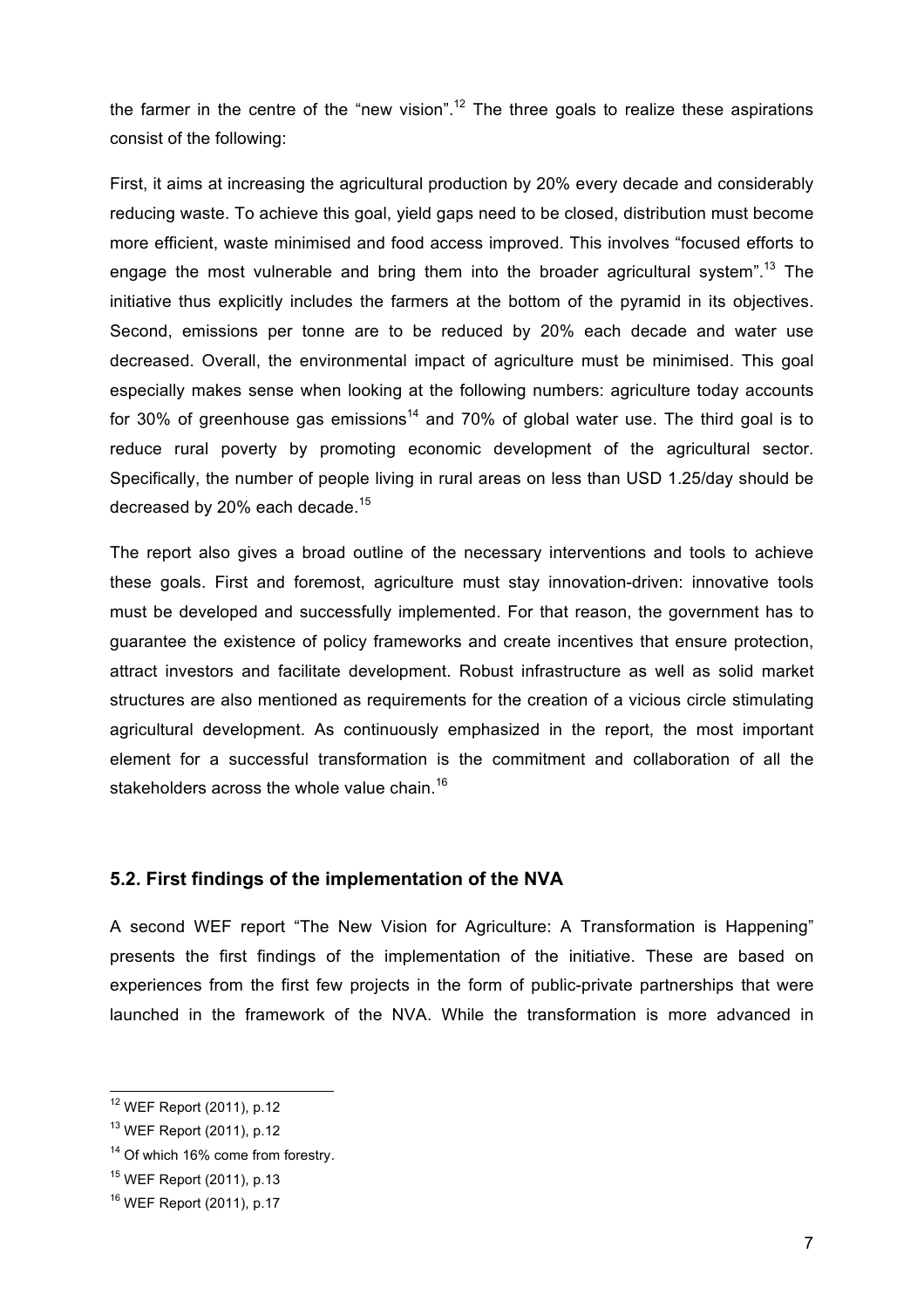Morocco and Brazil, where projects have been running for a longer time, it has only recently started in Tanzania, Mexico, Vietnam, Indonesia and in sub-Saharan Africa.<sup>17</sup>

According to the report, the most successful large-scale transformations are based on multistakeholder partnerships. Such partnerships usually operate from a jointly created platform that serves as a neutral space to discuss and endorse a common agenda and allows engaging leaders from a wide range of stakeholder networks. The creation of such a platform may require the help of a "neutral facilitator" who supports the multiple stakeholders in defining shared goals and setting the framework for collaboration. According to the report, the WEF "[...] has been invited to play such a role in a number of countries [...]".<sup>18</sup>

It is further stated that high-level government representatives have the best chances to start dialogue and initiate a transformation process, as it is them who define the national agricultural agenda. In Mexico, for instance, the action was initiated by the Minister of Agriculture and also in Tanzania it was the government who made the first step.<sup>19</sup>

In addition to the importance of multi-stakeholder partnerships, the second report identifies six elements that are critical for the success of systemic transformations.<sup>20</sup>

- 1. Encourage the commitment of leadership and the alignment of interests and goals of all stakeholders through a common plan of action.
- 2. Define a clear strategy and priorities for the implementation, with quantifiable and measurable goals, and priorities set where comparable advantages and accessible market opportunities exist.
- 3. Create an investment and entrepreneurship pipeline to encourage the investors and entrepreneurs to take the right set of initiatives and to kick-start investment.
- 4. Enable both hard and soft infrastructure policies and investments locally as well as across the whole value chain.
- 5. Develop mechanisms of catalytic financing and risk management to ensure sustained investment.
- 6. Institutionalize multi-stakeholder partnership to design, manage and supervise the implementation.

The implementation only just having started, however, the findings remain limited and generally quite vague. The report does not develop the details of the specific projects. Further experience and longer-term evaluations will be necessary in order to see if a

 <sup>17</sup> WEF Report (2012), p.9

<sup>18</sup> WEF Report (2012), p.19

<sup>19</sup> WEF Report (2012), p.19

<sup>20</sup> WEF Report (2012), p.9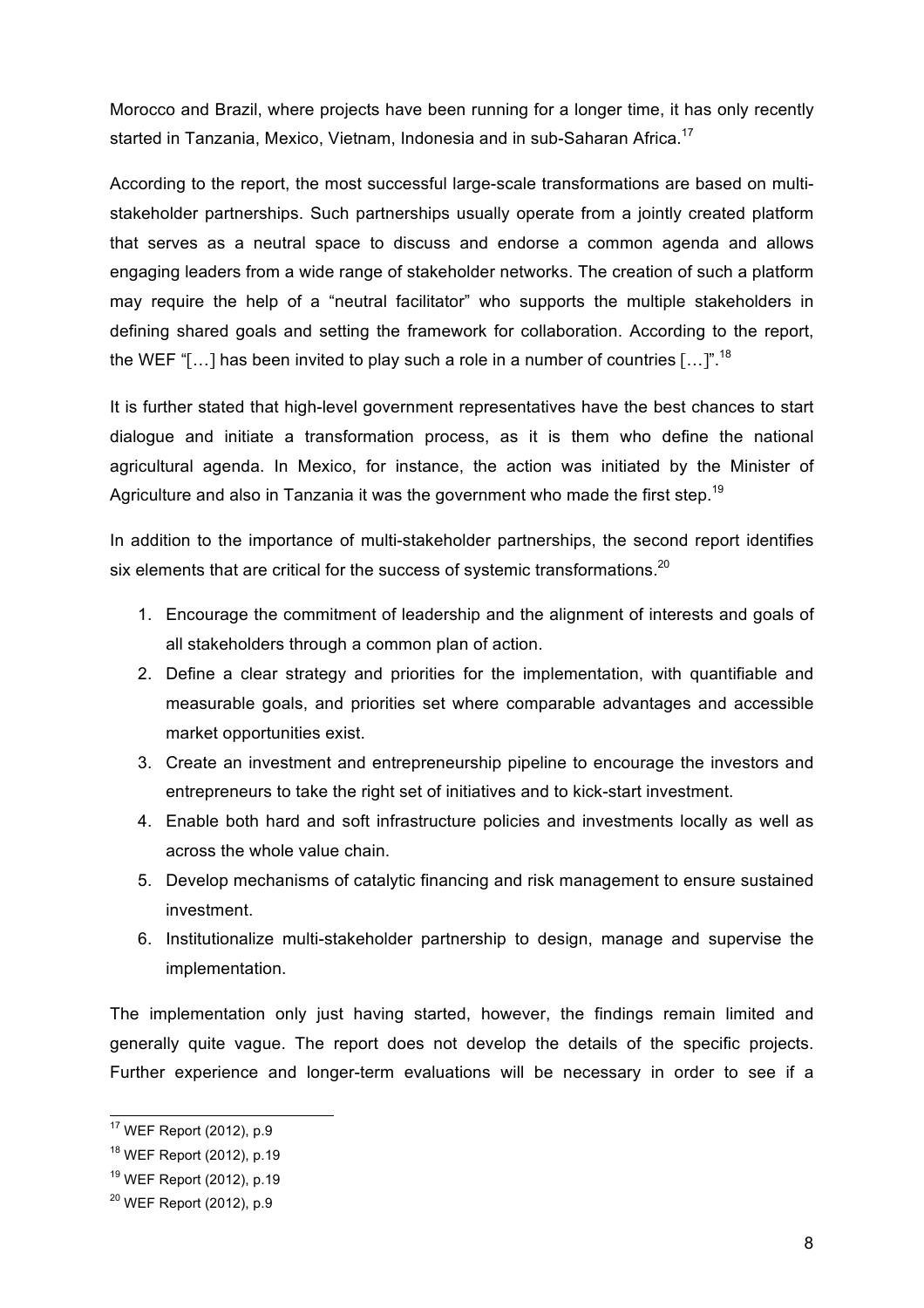transformation is actually taking place and if the changes are apt to reach the goals set by the NVA. Also, it remains to be seen if the way in which agricultural systems are to be transformed actually creates a sustainable agriculture and eventually ensures food security.

#### **5.3. Critical reactions**

Not surprisingly, the New Vision for Agriculture has been variously criticized. The critique, mainly coming from members of civil society, focuses on a few major issues which concern the elaboration-process as well as the approach and the implementation of the initiative. The following outline of the criticism is based on our interviews with Alliance Sud and SwissAid.

First, critics emphasize the lack of involvement of directly concerned stakeholders: smallholders, farmers' associations or consumer protection boards were not implicated in the formulation of the initiative's strategies, even though they belong to the key actors in the transformation process. The initiative is therefore said to lack legitimization and to onesidedly reflect the interests of multinational companies. In other words, it is rather seen as a patchwork of the companies' priorities than a holistic and realizable approach with potential for a real change in agriculture. Disrespecting, therefore, many important issues, the initiative as a whole is considered an incomplete construct that tackles the real problems only superficially.

The companies' engagement in agriculture in the framework of the NVA has been seen as an involvement in development aid. This involvement, however, is not considered beneficial for the smallholder farmer. Rather, it is feared to result in a growing dependency of smallholders vis-à-vis the multinational companies. The argument is the following: leading to a stronger incorporation of the smallholder in the commodity chain of the firms, this kind of development aid is very likely to create a growing dependency on the involved companies'. Two examples illustrate this point. First, Syngenta can develop new markets for its products by encouraging the incorporation of poorer countries and its smallholders into the global economy. Farmers in developing countries often practice little or no business orientated farming, also known as subsistence agriculture. In such cases, larger outcome in production and the related financial gains can be achieved with relatively low investment. A smallholder farmer may be able to increase his production through more efficient crops and fertilizers offered by Syngenta. However, in the view of critics, he will consequently have to invest his financial gains in products of the same company again. The farmer therefore becomes more dependent on Syngenta and its products. The second example concerns Nestlé's engagement with smallholder farmers. Critical voices fear that due to its high product quality requirements and the associated increased remuneration, smallholders are incited to switch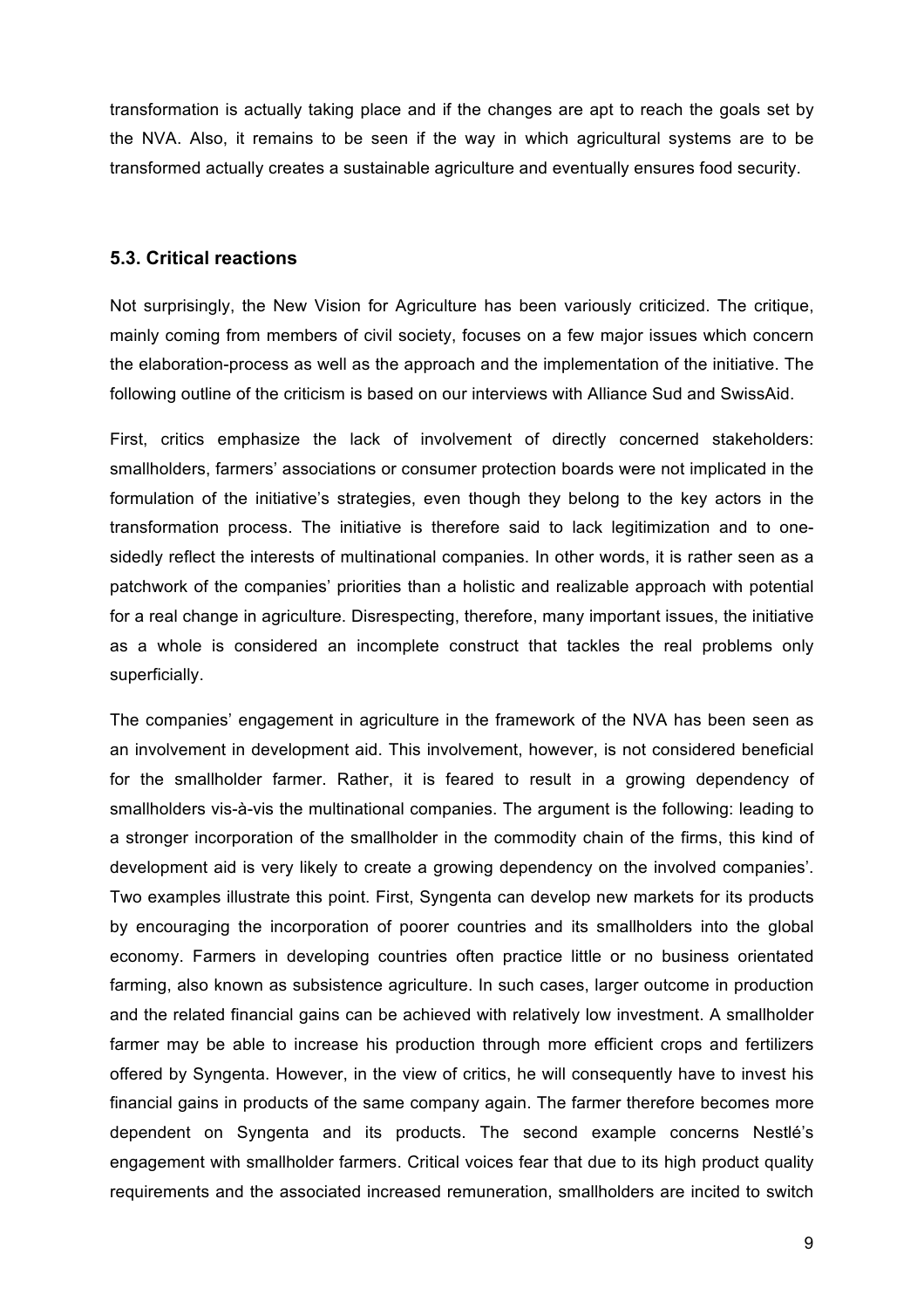to monoculture plantations. Consequently, smallholders become more dependent on both the world prices and the company and therefore get more vulnerable to unexpected external changes.<sup>21</sup> As result of this dependency, the farmer becomes more of an employee of the company than a proper businessman. The initiative is therefore said to have an ambivalent impact on smallholders.

Critics agree that in order to attain a more sustainable agriculture, the efficiency in agricultural production has to be optimized by reducing the use of water and at the same time minimizing environmental pollution. Yet, it is argued that the NVA at least partly neglects some important social, cultural and structural consequences of such an increase in efficiency. First, one way of attaining efficiency gains in agriculture is to promote large plantations. In the view of critics, such a strategy would very probably be at the detriment of smallholders, as it would lead to a concentration of production in the hands of a few and therefore create a large number of land- or jobless farmers. As a result, it is likely that a rural exodus would set in. Another way to produce more efficiently is by using fertilizers or genetically modified crops. Both practices are controversial. According to civil society representatives, attention must therefore be given to what methods and products the leaders of the initiative intend to employ to increase production efficiency. Health-damaging and genetically modified products are generally not considered environmentally sustainable in the long run. In this regard, Syngenta came under criticism for the ongoing selling of Paraquat, a pesticide that can cause health damages. Given this ambivalent policy, civil society has been very sceptical about the company's involvement in agricultural development. In their view, the sustainability the NVA talks about is rather a short-term sustainability: first and foremost focussing on increasing productivity, it disregards long-term environmental and social consequences of the strategy.

In sum, the NVA is considered part of the multinationals' Corporate Social Responsibility strategies and therefore mainly seen as a publicity instrument. Also, the alleged involvement of the private-sector actors in agricultural development is treated with a certain degree of suspicion. Their goals supposedly focus on a short-term increase of production, the development of new markets and increased benefits for the companies. Finally, it is argued that the smallholder did not receive the adequate attention in the elaboration-process of the strategy for a large-scale transformation of the agricultural system – of which he is an integral part. The NVA is therefore neither considered an acceptable nor a viable option.

 <sup>21</sup> Todaro & Smith (2011), p. 588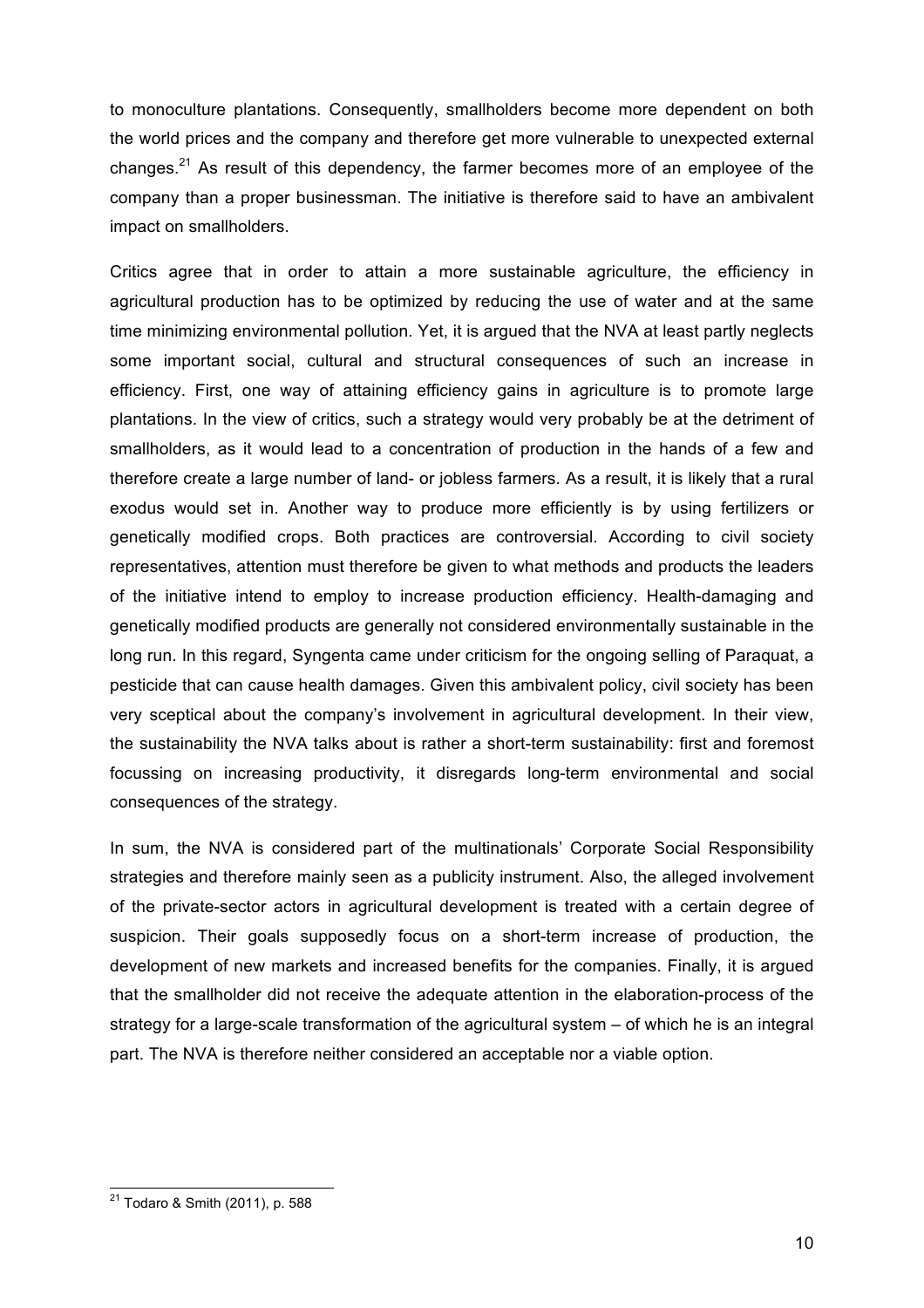# **6. The NVA and its implementation – a qualitative assessment**

The following assessment of Nestlé, Swiss Re and Syngenta with regards to their efforts in the framework of the NVA is mainly based on personal interviews. Internet research served to complete the analysis. In this part of the paper, we first examine the three companies separately, with the three research questions of our paper structuring the evaluations. To conclude, we compare the approaches and engagement of the three companies.

### **6.1. Nestlé**

### **6.1.1. Overview**

With sales amounting to 83.7 billion CHF, Nestlé is a global leading company in nutrition, health and wellness. As any company of the food industry, farmers and rural communities lie at the first level of Nestlé's supply chain.

From a pure business point of view, the goal of Nestlé when it comes to deal with farmers, is thus to ensure the acquisition of competitive raw materials according to its own quality standards. Along with this primary goal, the company is committed to promote sustainable agriculture. In Nestlé's corporate principles, the improvement of farmers' economic status is directly mentioned, as the company directly aims at contributing to "improvements in agricultural production, the social and economic status of farmers, rural communities and in production systems to make them more environmentally sustainable."<sup>22</sup>. Concretely, Nestlé's approach towards rural and agricultural development mostly relies on the development of sustainable agricultural systems and practices. The company also aligns its commitments through its CSR strategy, referred to as the "Creating Shared Value Initiative" (CSV). As part of he CSV Initiative, rural development is one of the main areas of focus. Through the term "Rural Development"23, Nestlé particularly insists on the role of the farmers and their community. Sustainable agriculture and rural development seems to take an integrative part in Nestlé's corporate strategy. For this paper it is of interest to understand how Nestlé adapted its programs in agriculture and rural development after the publishing of the NVA in 2011.

 <sup>22</sup> Official Webpage Nestlé

 $23$  Ibid.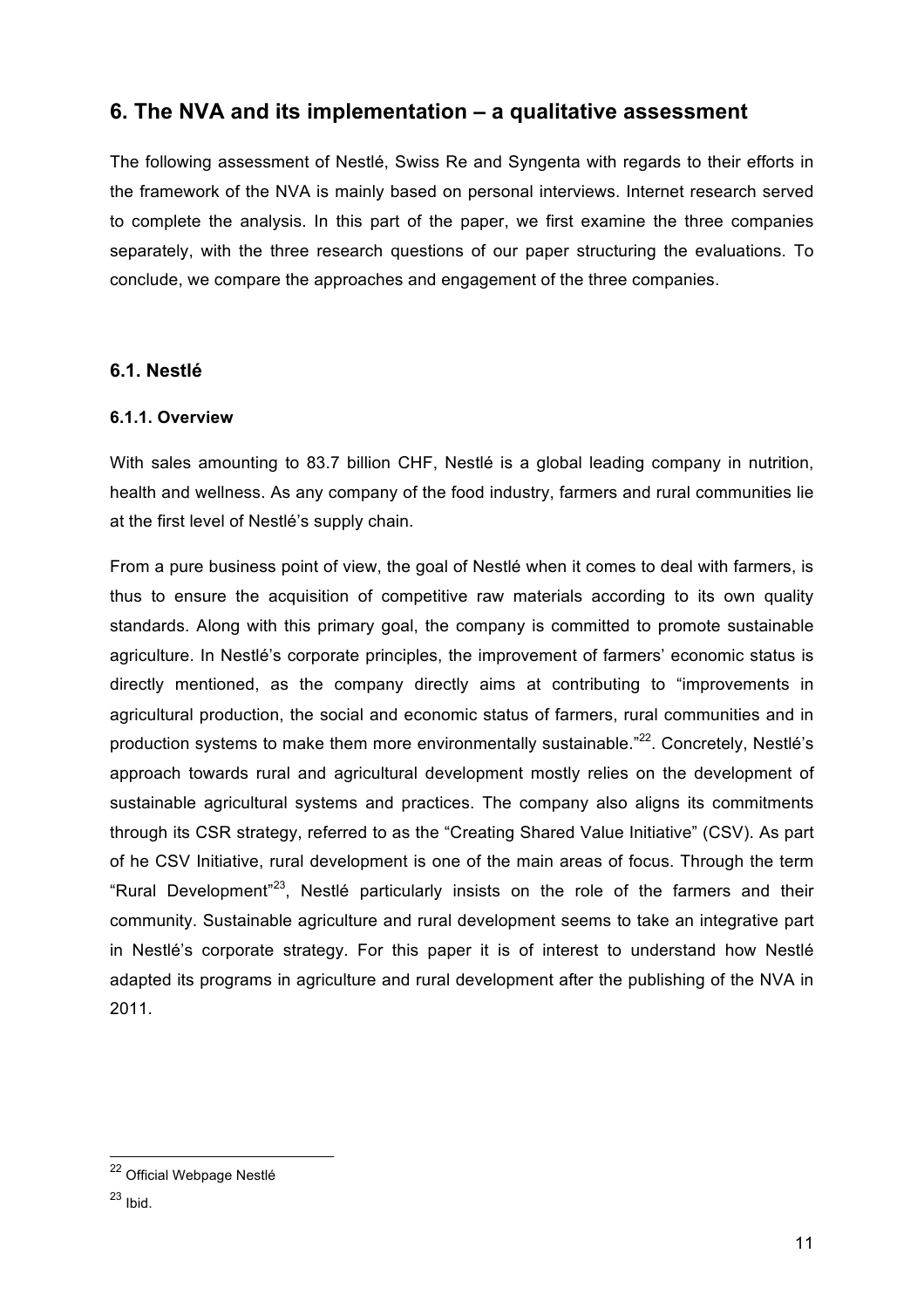#### **6.1.2. Analysis**

#### **Why is the private sector interested in elaborating and promoting such an initiative?**

The promotion of an initiative such as the NVA comprehends both business reasons as well as economical, environmental and social necessity. For Nestlé, the participation in the initiative is mostly due to the fact that agriculture consists of Nestlé's core business. This is however not the case of all the companies involved. As an illustration of this direct involvement, when Nestlé first started to improve fresh milk quality in 1870, the aim was both to improve farmer's revenue and consumer's health through the promotion of better and sustainable means of production. Without being called a CSR strategy, this approach was simply part of Nestlé's business. As a company working in the nutrition sector, being committed to promoting ways of producing high quality raw materials, thus seems to be a logical consequence.

In addition, the NVA has to be considered more globally as one initiative amongst a broader range of commitments in which Nestlé is involved in. The company participates in various forums and conferences in different sectors such as the Water Forum or the Food Safety Forum. The commitment to all sorts of different initiatives in their field of interests is therefore part of Nestlé's business strategy. It is actually important in terms of corporate reputation for Nestlé to participate in each and every one of these groups, institutions and forums. While talking about the necessity for firms to embed environmental issues in their business strategy, Andrew Hoffman accordingly mentioned that "[i]f you are not on the table, you are on the menu".<sup>24</sup> In order to enhance its corporate reputation and increase awareness about their engagement, any firm working in the private sector thus needs to show strong commitments in any of the areas they are involved in. Therefore it is not surprising, that Nestlé takes part of the NVA. However, it must be emphasized that this initiative is one amongst many others, which complements the company's corporate strategy.

Nestlé considers that only few elements of the NVA are new. According to the company, the initiative's added value is its integrative approach, linking all the stakeholders , including the public sector, civil society and smallholder farmers., Aside from this, the NVA does not really offer a new approach. In view of the company, the significance of such an initiative actually tends to be overestimated and is not going to change the world.

 $24$  Hoffmann (2007)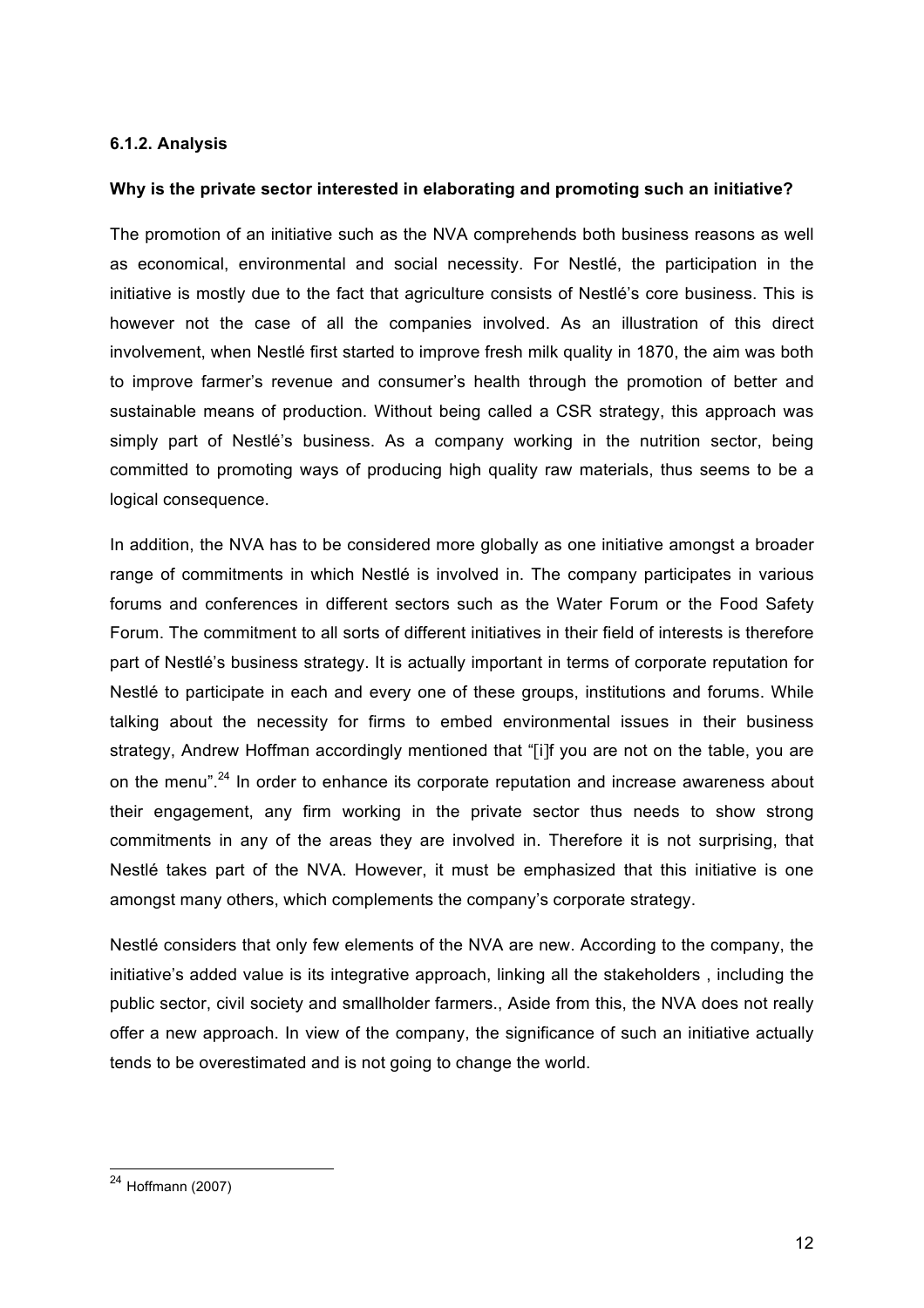# **How does Nestlé incorporate the initiative in its corporate strategy and how does the company implement it across its supply chain?**

Even though the NVA is just one initiative amongst others, Nestlé has shown strong willingness to include its principles in its corporate strategy. However, it is important to mention that most of the projects implemented by Nestlé are not closely linked to the NVA itself. They are indeed part of Nestlé's long-term global CSR strategy related to rural development.

For Nestlé, the implementation of such an initiative does not follow a "one size fit all" strategy. The different projects are in turn developed according to business objectives in the respective country. As a consequence, Nestlé does not pursue a global approach, but tackles the issue through specific projects at the local level. Through the implementation of these projects, Nestlé attempts to do "as little as possible and as much as required". In Pakistan, for example, Nestlé provides veterinarian services to farmers since the government fails to do so. Similarly, when financial services are not developed locally, Nestlé is granting loans and financial assistance to farmers. The main challenges faced by the producers are, according to Nestlé, of entrepreneurial nature. In the agribusiness, entrepreneurial skills are indeed of extreme importance, as the farmer has to manage his proprieties, employees, natural resources and customers. Therefore, one objective of Nestlé's is to assist farmers in facing these entrepreneurial challenges.

The projects are implemented locally and customized to the stakeholders' needs. This local dimension is made possible through Nestlé's Raw Material Sourcing team, which is largely decentralised. The head office of raw material sourcing based in Vevey shares the information with sourcing specialists who implement the projects together with local staff and rural population on the field. As Nestlé emphasizes, food has mainly a local dimension, which means that in a lot of its countries of operations, Nestlé's raw materials and production are actually bound to address the local demand and consumption. Nestlé's general strategy is to buy and sell food locally. As a matter of fact, 95% of the raw materials bought by Nestlé never cross a national border. This inherent decentralised characteristic of the food industry constitutes an advantage for Nestlé, as the group is present as a seller at the national level, it is not considered as an outsider, when it comes to outsourcing Nestlé's raw materials.

This perspective, however, has been denied by the civil society in different aspects. Nestlé has recently been criticized for its operations in the Columbian milk industry. According to the National Trade Union of Dairy Industry Workers (Sinaltrainal Union)<sup>25</sup>, Nestlé is, despite a sufficient domestic production in Columbia, importing a significant quantity of powdered milk

 <sup>25</sup> CETIM (2003)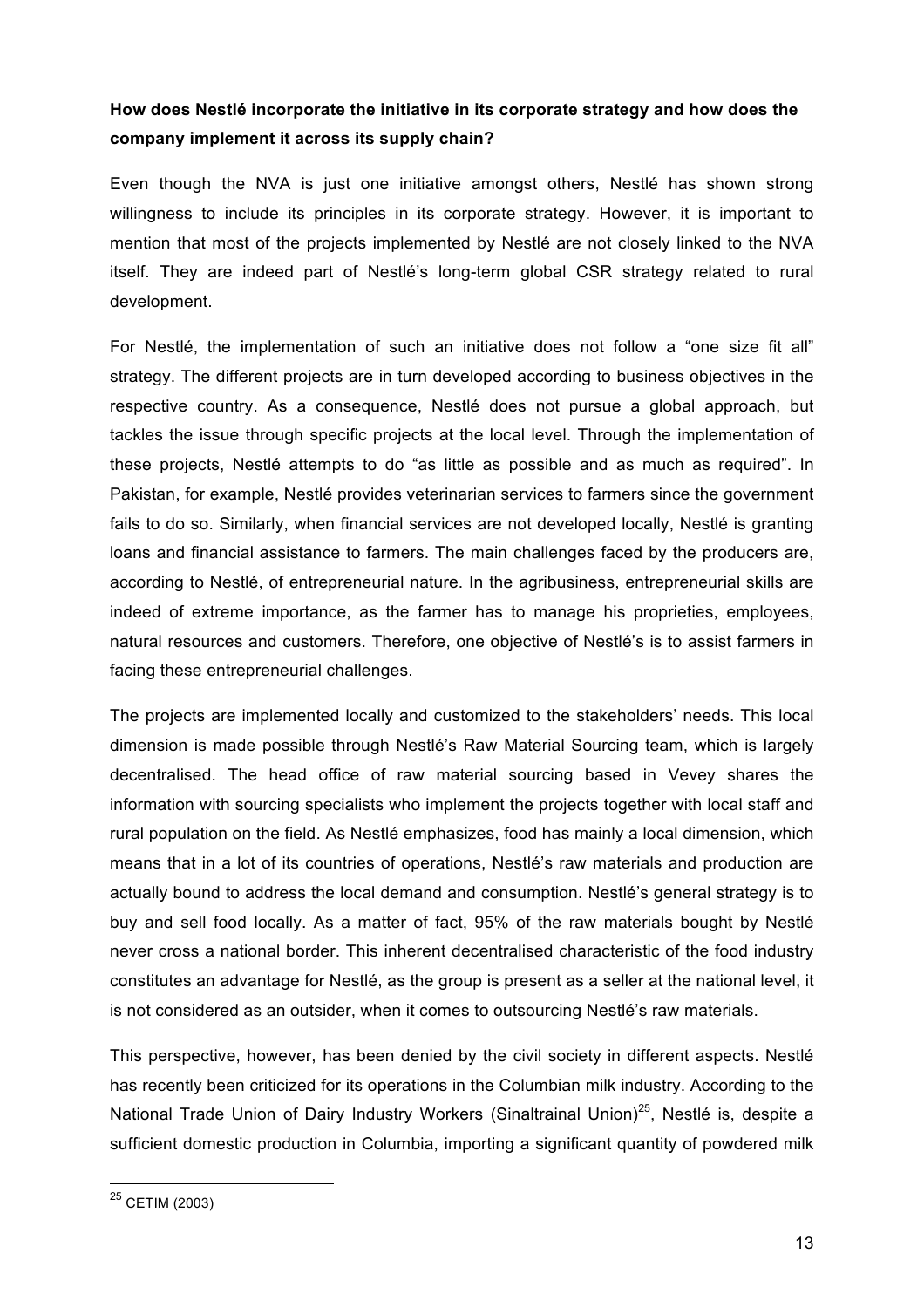from Venezuela. This has led to a drop in the share of Columbian milk used in production from 70% to 50% in 2001. Social organizations, milk producers and politicians have thus denounced such imports from Nestlé's foreign subsidiaries, occurring at the expense of Columbian development of local markets. Such an approach does not seem to fit with the promotion of a decentralised structure and the development of local markets emphasized by Nestlé's teams.

In addition, Nestlé points out that the implementation of the initiative requires the involvement of all stakeholders. According to local needs and the global context, Nestlé either leads the projects on its own, works with NGOs or develops Public-Private Partnerships. In Nestlé's view, the solutions adopted have both to be sized to the farmers' needs as well as adapted to the local legal and political environment. In the dairy industry for example, Nestlé has been cooperating with the SDC in Pakistan for 20 years. This cooperation benefits Nestlé, since they can gain from SDC's expertise in working with the Pakistani government. The extent to which the firm works together with public institutions or NGOs depends on the complexity of the issue faced. In Turkey, Ivory Coast, Ghana, Mali, Burkina Faso, and Togo, NGOs' investigations have shed light on cases of child labor in Nestlé's suppliers' plantations of cocoa beans and hazelnut. To tackle this issue, the company consequently created a partnership with the Fair Labour Association (FLA). As a non-profit multi-stakeholder association, the FLA works with major companies to improve working conditions in their supply chain. In 2011, the FLA assessed the case of Nestlé's hazelnut supply chain in Turkey. While most of their recommendations concerned Nestlé, also the regulatory environment in Turkey itself was improved. This example shows how important involvement of all stakeholders is.

As a conclusion, the implementation of the NVA in Nestlé's corporate strategy tends to focus and promote shared value starting at the local level and going upward along the entire supply chain. In practice, such objectives tend not to be fully respected, which is in part due to the company's high degree of decentralisation. It must also be emphasized that in recent years, the company has generally improved its social responsibility.

# **What role do the companies assign to the smallholder farmers in their corporate strategies?**

Nestlé has no definition of the "smallholder farmer". The size of the farm has no effect on the company's outsourcing strategy. Nestlé deals with both small-scale and large-scale farmers in order to maximize its receipts. Therefore, in Nestlé's view, the NVA does not only focus on small-scale farmers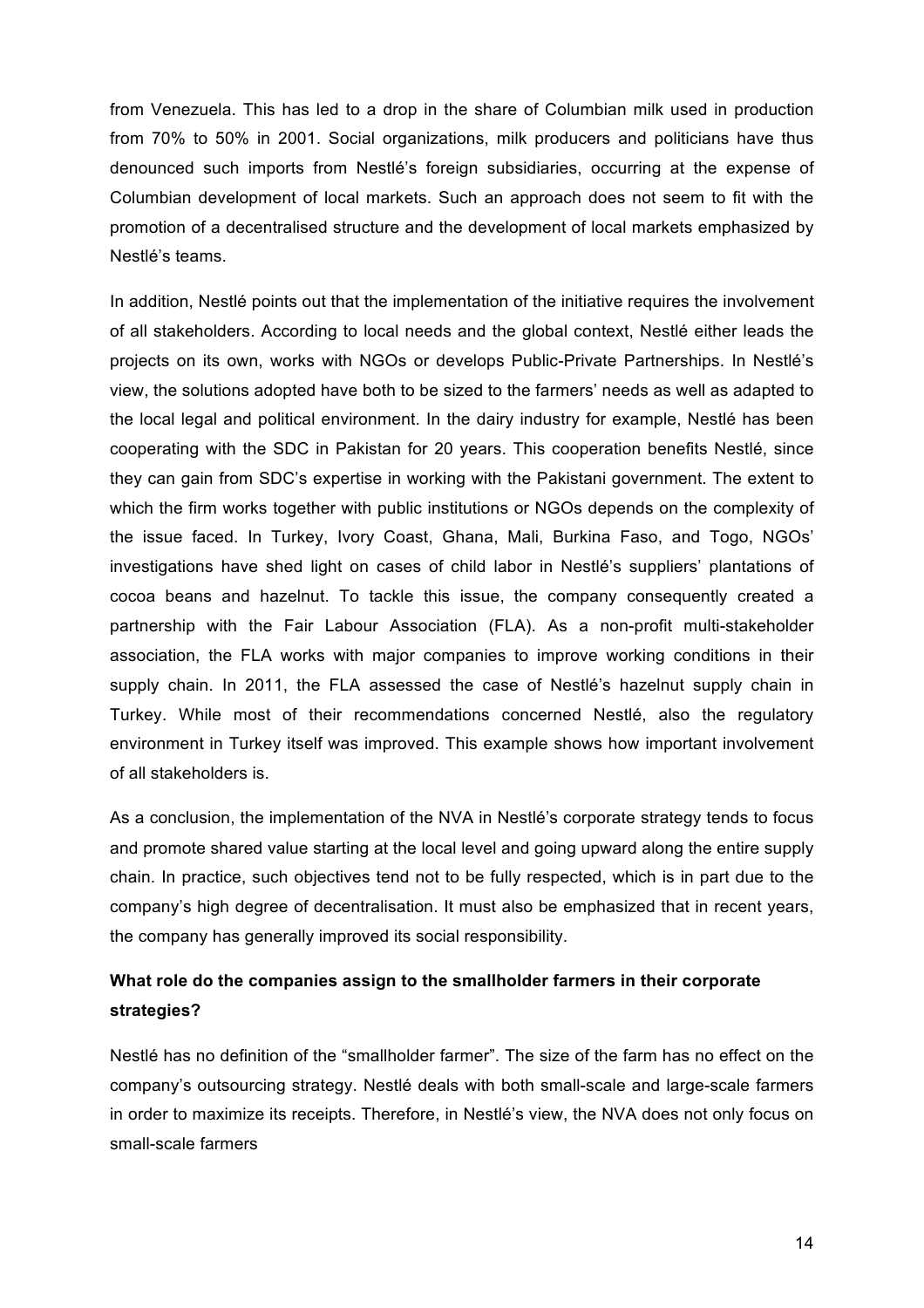As part of its program called "Farmer's Connect", the company aims at increasing the direct procurement of raw materials by working more directly with small-scale suppliers and individual farmers. This program aims also at providing technical assistance and training to Nestlé's farmers and suppliers. In 2011, 200'751 farmers around the world were trained through Nestlé capacity-building programs.

There are two ways the company purchases raw materials. The first option consists in buying them directly from the farmers, whereas the second way is getting them from traditional suppliers such as cooperatives, factory, or even traders like Glencore, or Cargill. The way of purchasing largely depends on the raw materials needed. In milk production, for example, 50% of Nestlé supply directly comes from farmers. Overall, the company buys 30 to 35% of its total supply directly from the farmers. Those figures have encountered an upward trend in the recent years and thus illustrate the company's stated goal to directly access the farmers.

In Nestlé's value chain, the farmer consequently plays a significant role. The main reason why the company has such a particular approach to the farmer is mostly due to the fact that it is rather seeking to buy than to sell products to the farmer. Nestlé emphasizes that they depend on the farmer as much as the farmers depend on them. As the company requires high quality standards, it consequently pays a quality premium to the farmers amounting to 5 to 10% of the standard price.

At the farmer level, Nestlé speaks directly to the farmers through its 1'140 sourcing specialists who are above all agricultural experts. Those specialists cover Nestlé's 500 factories in 80 countries. Most of them are local people who can rely on the support staff consisting in 10'000 additional workers. The support staff, which is not part of the firm's own employees, is working in rural areas and villages on behalf on Nestlé. As part of the external staff, they are getting paid a commission for the job they provide.

According to Nestlé, there is no trade off between sustainable development and the smallholder's well-being and economic benefits. The company highlights, that agriculture can only be sustainable working in balance with nature. Nestlé's corporate strategy is based on a long-term perspective looking at 20 to 30 years ahead. Therefore, the practices promoted by the firm tend to be sustainable and the farmer should be benefitting from it. In agriculture, what is at stake really consists of soil quality and fertility. Such an increase in soil quality, fertility and productivity involves the implementation of sustainable practices. At the same time, a rise of productivity and a rise in quality would undoubtedly have a positive impact on farmers' incomes as well. For these reasons, it is not in the economic interest of the farmer to adopt short-term unsustainable practices. As a consequence, Nestlé argues that no trade off between economic benefits and sustainability exists as in the field of agriculture, both things are actually going together. However, through the higher gains associated with producing for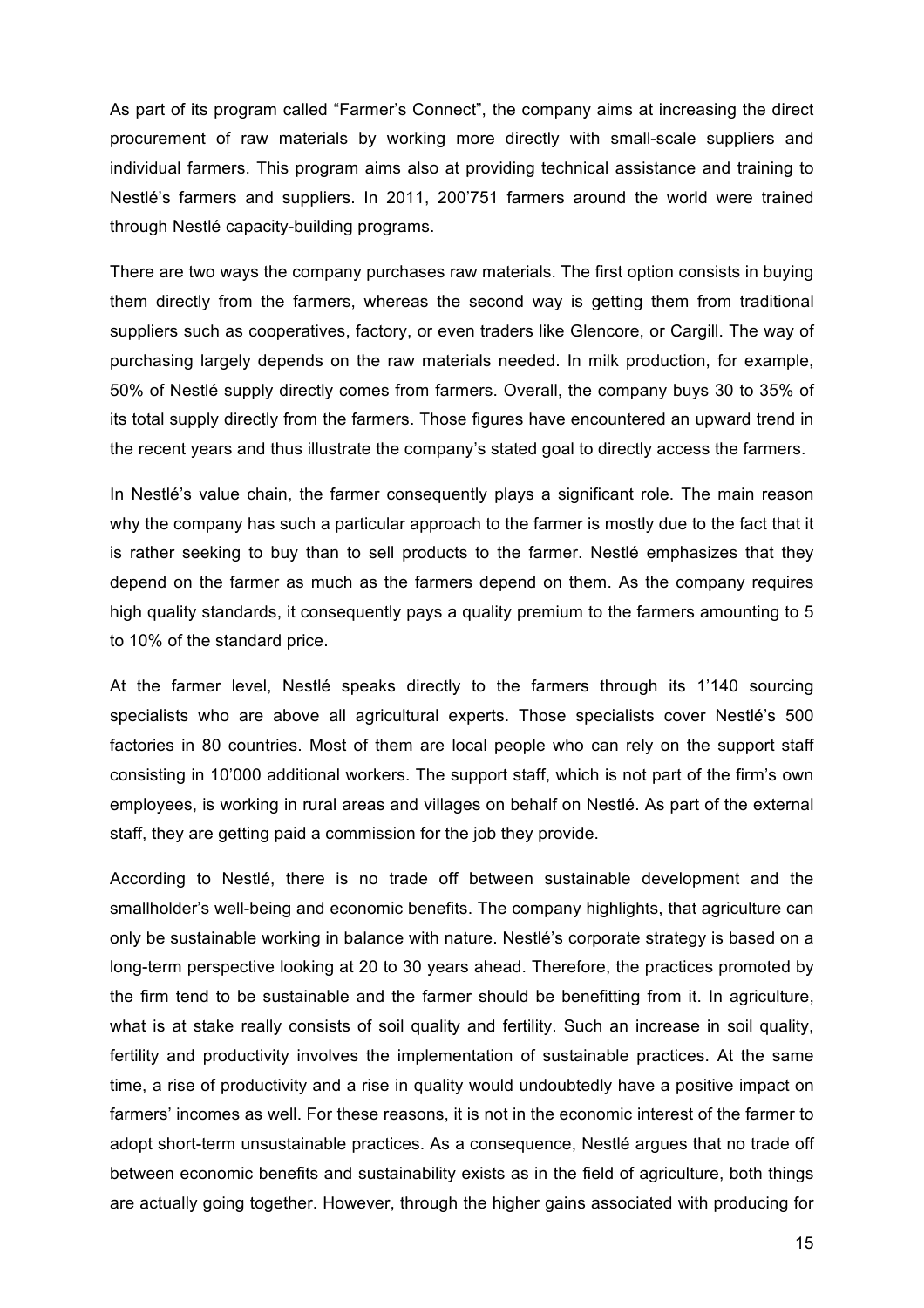Nestlé, the farmers have an incentive to switch to a monoculture mode of farming, which entails higher risks and makes them more vulnerable as well.

#### **6.1.3. Synthesis**

In sum, Nestlé's involvement in the NVA is conspicuously tied with its business interests and its long-term corporate strategy. The initiative does not seem to bring operational added value to Nestlé's strategy. The company has a long track record of working towards more sustainable agriculture. The projects implemented in this area are therefore not particularly tied to the NVA itself. As a food company considerably dependant on a sustainable supply of raw materials, Nestlé cannot remain indifferent to the food security issue. In such a scheme, Nestlé has an interest to strengthen its farmers' basis. Working together with different types of farmers, the company does not make any distinction between small or large-scale farmers.

Aside from this business objective, the presence of Nestlé in such an initiative is driven by the company's motivation to promote its corporate responsibility in public. Through its involvement in many different visible working groups and initiatives, Nestlé without doubts pursues a reputational objective as well. However, it is important to keep in mind that beyond these corporate reputational goals, Nestlé's programs in general seem to have positive impact on rural development.

### **6.2. Syngenta**

#### **6.2.1. General Information**

Syngenta is a Swiss based worldwide operating company and a key player in the modern agribusiness. It provides work for over 26'000 employees in some 90 countries and focuses on crop solutions for agricultural purposes. It emerged in 2000 when Novartis and AstraZeneca merged their agribusinesses to form Syngenta. The company has used its expertise to combine genetic and chemical solutions into offers on a global crop basis. The aim is to increase crop productivity and enhance means for cultivation. To this effect, Syngenta's main intention is to develop more productive seeds and to elaborate solutions to crop protection such as herbicides, insecticides and fungicides.<sup>26</sup>

<sup>&</sup>lt;sup>26</sup> Official Webpage Syngenta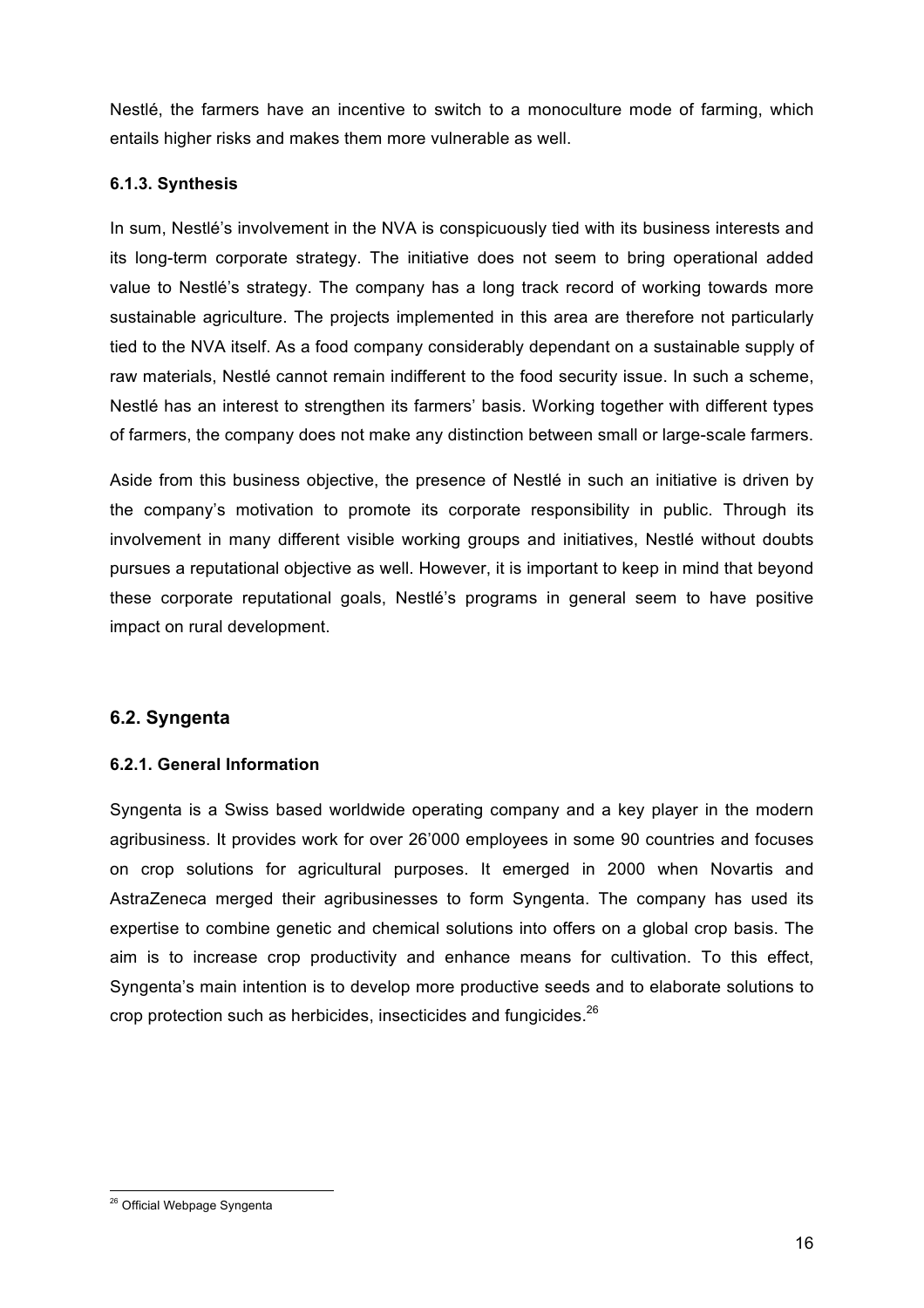#### **6.2.2. Analysis**

#### **Why is the private sector interested in elaborating and promoting such an initiative?**

According to Syngenta, the New Vision for Agriculture (NVA) is a platform for companies that commit themselves to foster development in developing countries. In this context, while they share the same values and ideology, all the actors bring along specific know-how in different domains. The NVA could ensure sustainable growth, if the companies manage to open up markets in cooperation with public authorities.

In order to succeed, concomitant improvements in every domain have to be envisioned and coordinated mutually. These procedures must furthermore focus on a comprehensive approach that takes into account risk mitigation and complementarity of development procedures for all stakeholders in a supply chain. Therefore, Syngenta believes that not only the private sector should make contributions to this project but also public institutions must confirm their assistance. By attributing a very important role to public actors the NVA intends to enforce cooperation in a unique way. Syngenta emphasizes that it is this kind of complementary cooperation among all stakeholders that best represents the innovative approach of the NVA platform. Accordingly, the great interest and very positive momentum proceeding from the initiative has further fostered pilot projects in countries such as Tanzania and Vietnam. These programs are not only designed to improve agricultural production but will enhance rural development in general.

# **How does Syngenta incorporate the initiative in their corporate strategies and how do they implement it across their supply chains?**

Syngenta has identified many core problems that inhibit efficient, sustainable and profitable means of production for smallholder farmers. The firm implies that the biggest challenge lies within the proper identification of these obstacles. Smallholder farmers need appropriate inputs that allow enhancing productivity in the first line. Once they have produced a surplus of output that can be sold, the products also need to find a way to the markets. This issue has to be addressed very meticulously, since many steps are needed to market products without suffering significant losses in value. A reliable infrastructure is of great importance in order to minimize increasing costs for smallholder farmers. Severe delays due to a deficient transportation network or quality damages as a result of insufficient means of storage are just two of the examples that prevent successful, and therefore lucrative product allocation on the markets. Additionally there has to exist a continuous line of market information for all the stakeholders. A smallholder farmer must know what the consumers demand. Hence, know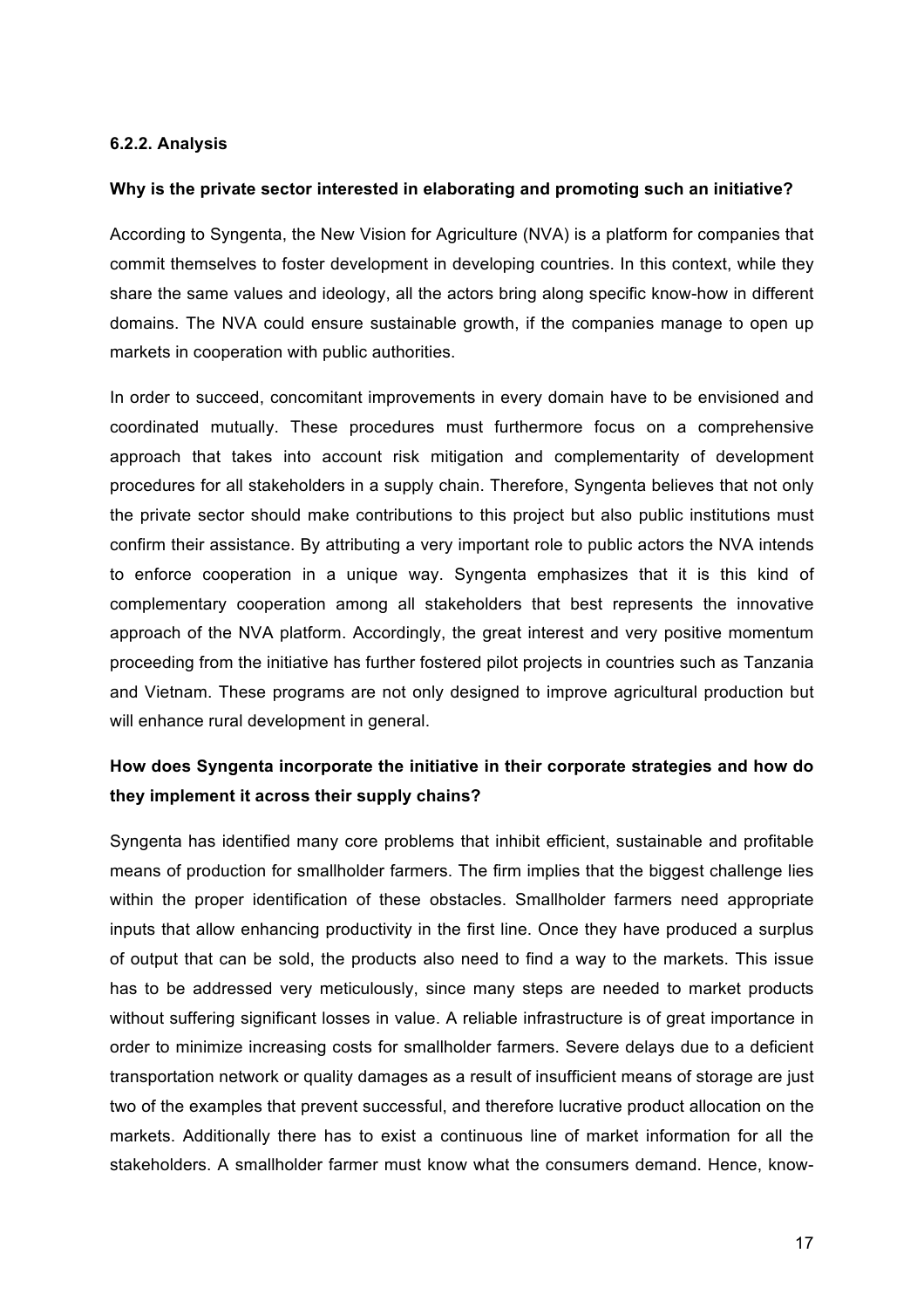how about comparative advantages of products and production surpluses mean a significant advantage to producers in the supply chain and may further trigger appropriate investments.

Syngenta correspondingly identifies one of the major challenges of the NVA in its implementation: it is not yet defined how to accomplish the stated goals of the initiative. Due to the short timeframe that has passed since the presentation of the NVA at the World Economic Forum the participants have not yet been able to label all the additional characteristics that are needed for the execution of the principles. Nor has Syngenta itself yet detected all the tangible gaps between theory and practice either. To address this question adequately, the projects will need a certain level of maturity. Evidently, there is a need to find further procedures that enforce self-sustaining processes in agricultural production. Thus, a general framework has to be established that requires support from other institutions and actors in order to guarantee a successful implementation. Syngenta may be able to increase productivity of farms, but cannot guarantee profitable commercialization and sales if the supply chain is interrupted. Moreover, it is not possible and not in the interest of the firm to provide market access for smallholders by all means. Nevertheless, there is a strong believe that cooperation within the private sector can provide sustainable access to markets and therefore enable a stable economic situation in any country. The company is very optimistic that positive answers will be presented within a few years. Needless to repeat that governmental cooperation will be indispensable in this process.

For the moment being, further steps to enhance cooperation depend on mutual interests of stakeholders. The participating enterprises base their focus on certain countries by taking into account different market evaluations and calculating growth potential. If other NVA actors have similar ambitions and the local government acts supportively, a firm has good chances to become active in a certain region of the world. An important condition for such an engagement, though, is governmental support which must in most cases include readiness to invest into local infrastructure. Such propositions may even have spillover effects that possibly foster cooperation with development agencies as well. Actors from the development sector who are willing to adopt parts of the project would add to the overall benefit. Naturally, cooperation contracts with any counterpart also depend on criteria such as the political stability within a country. To this effect, Syngenta's due diligence requires certain basic political prerequisites and safety conditions in order to initiate a project. This would be not least because of a responsibility vis-a-vis the company's shareholders.

Once certain prerequisites are given, the firm will attempt to build an efficient distribution network, which has a crucial role in the supply chain. Not only does it enable efficient means of trading, it also provides important market information for farmers and input providers such as Syngenta itself. In this respect, knowledge management has become very important.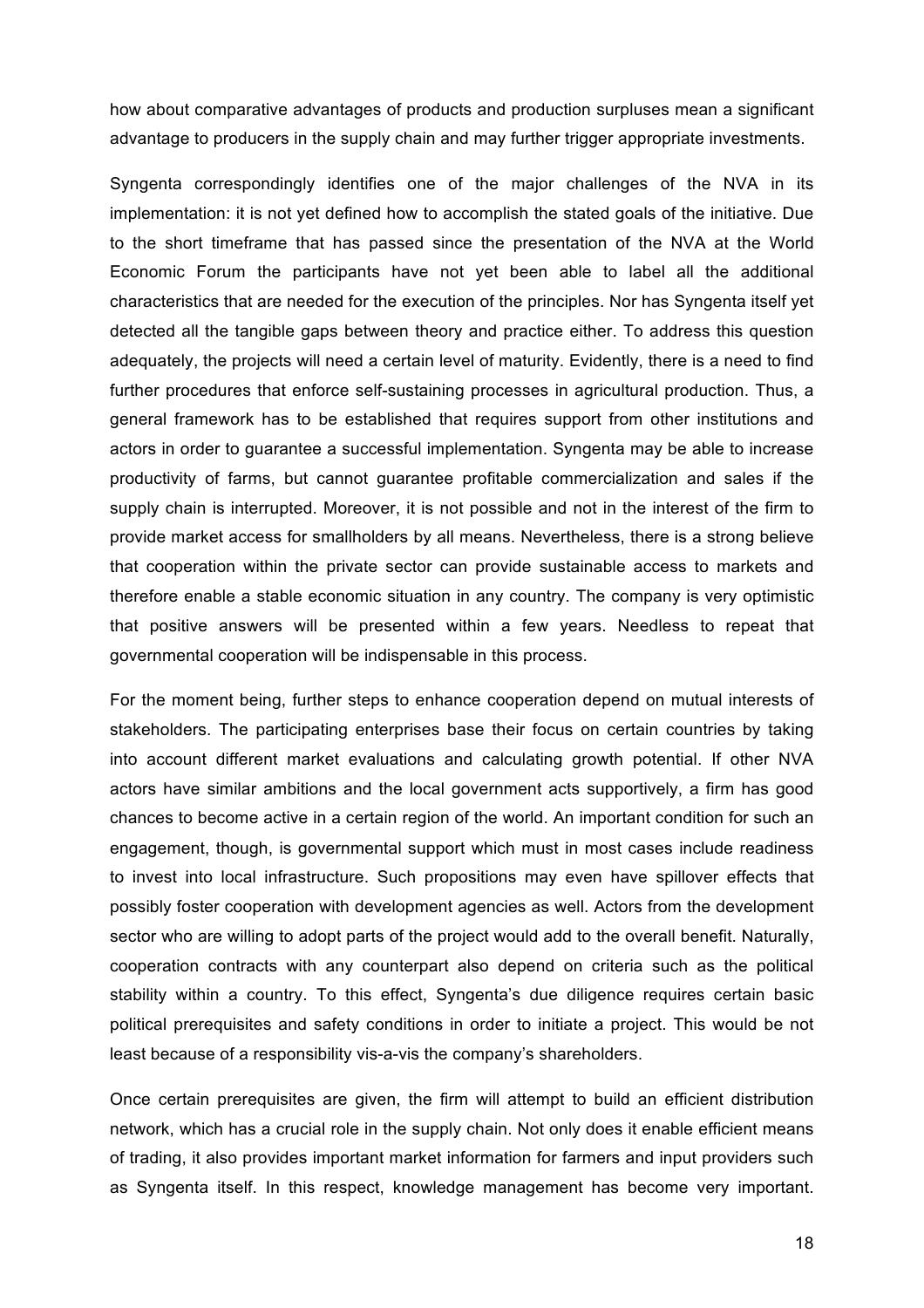Experts working closely together with farmers within the distribution network have to pursue this kind of knowledge management, because in developing countries the government will most likely not provide this kind of service.

As a matter of fact, technical know-how constitutes one of the major assets for any player in the agribusiness, which is why Syngenta strongly supports intellectual property rights. According to the company, there is a need for patents because they create a supportive environment for innovations. A world without patents would not automatically be a freer world, where all information was available at once. On the contrary, such a world would be affected by business secrets that inhibit any return on investment. Patents implicitly mean a disclosure of information and enable, therefore, a cyclical movement for investments and innovations. Nevertheless, fundamental questions remain: for instance a company has to ask itself whether such an investment is useful and whether the effort is justified compared to the added value that can be extracted form the fields. Furthermore, it is important to know what kind of utility a technology has on the markets and what procedures can offer the greatest advantages to as many customers as possible. Especially the costs of such a technology can be one of the major factors that enter the farmers' utility calculations. Furthermore the farmers need to assess whether the company can offer a product that provides the ground for increased efficiency and profitability. Unless these requirements are met, it is not an appropriate technology and Syngenta has to reconsider its palate of offers.

Irrespective of individual microeconomic considerations, Syngenta's seeds are carriers of sophisticated technology and need to be sold first-hand, instead of being copied. Otherwise they will loose their added value according to the firm. For this reason, all smallholder farmers should take note of the added value that better seeds inherit. Eventually, the farmers determine how valuable this kind of investment can be. Very likely they will benefit from higher productivity by investing into these kinds of services and products according to the firm.

Another actor that has been active numerous times in developing countries has close links to this corporation, but has been given plenty of rope to pursue its own research: the Syngenta Foundation. It is a completely independent organization according to Swiss law. It invests in small-scale farmers in order to enhance productivity and stability. Typically it experiments for the purpose of finding new methods of resolution in the agribusiness. For instance, weather insurances for small-scale farmers have been a big success. Although these insurance services have existed for a long time, it used to be difficult to implement them on a smallholder level, because of high accompanying costs. The Syngenta Foundation not only succeeded in implementing these products but also searched for further improvements in risk calculation.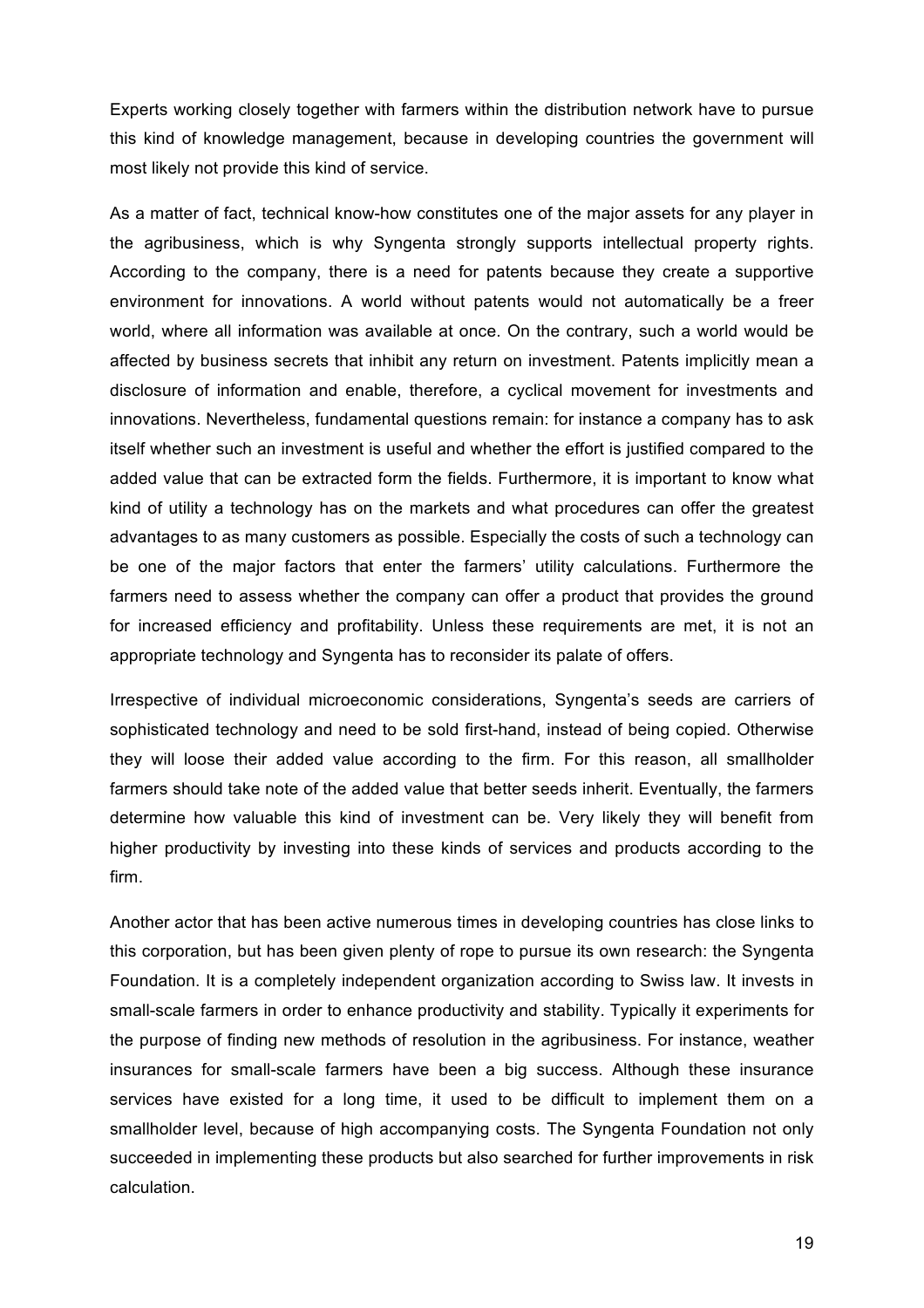As already mentioned, the foundation's aims for experiments: its field of work is usually unknown and risky. It is therefore important to collaborate with many different partners. Naturally, there may be cooperation between the foundation and Syngenta itself, but it is by no means a requirement. For instance the foundation can acquire seeds from other companies depending on the purpose of the projects. There are no guidelines to prohibit such acts. As a result, there have been various projects in the segment of plant breeding bringing to life new specimen with distinguished characteristics.

On the bottom line, however, the common goal of these two actors is to enhance profitability of small-scale farmers. Synergies and coordination have evolved in order to serve this common purpose of promoting profitability and food security in developing agriculture. Furthermore, cooperation with other key players of the initiative such as Swiss Re has been very fruitful. In a complementary operation, for instance, Syngenta will provide the products and realize the implementation while Swiss Re will work out a proper insurance plan.

# **What role do the companies assign to the smallholder farmers in their corporate strategies?**

There is no explicit definition of a smallholder farmer, but implicitly all farmers that have a small size plot, counting only few hectares, will be put into this group. Note that according to Syngenta, there are not many subsistence farmers, because almost every member of this profession is a businessperson ("Landwirt"). Meaning that when these agricultural management experts have met the primary need to feed themselves, they will try to sell what they have produced in surplus. Syngenta's goal is to boost a farmer's productivity and quality by providing adequate equipment and instruments. The company wants them to become better farmers, so they will be able to reinvest and increase profitability of their enterprises.

In this context, emphasis has been put on the importance of biodiversity as well. The farmers themselves must guarantee biodiversity in agriculture. What kinds of crops are cultivated and whether the farmers leave space for natural habitats are major concerns in this respect. The variation of the plant genomes is also very important in agriculture. Correspondingly, the genetic diversity has to be protected, because nature must be able to advance further. In Syngenta's opinion, genetically modified seeds can only serve as additional components to traditional means of farming. Accordingly, it is not the genetically modified seeds themselves that cause monocultures. Rather, it is how farmers utilize them that is determinant and may eventually lead to a problem of non-sustainable farming. Note that according to the firm's representatives, the word "sustainability" should be used more cautiously, as there has been an exponential exploitation of this terminology in agriculture.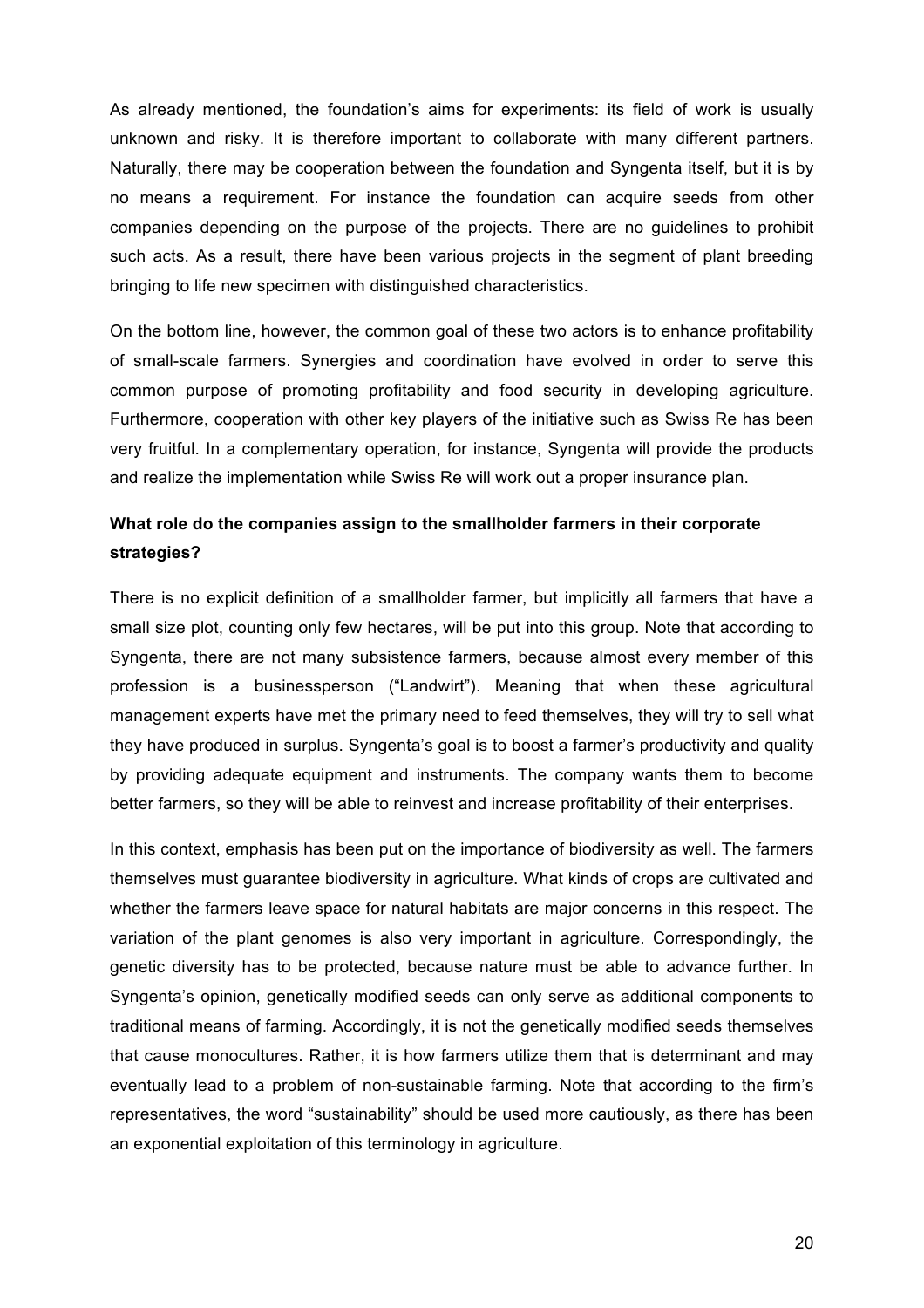#### **6.2.3. Synthesis**

It has to be clear that neither Syngenta nor the Foundation will enter a completely philanthropic area. A field where a prospect of self-sustaining agricultural management by farmers is not given should preferably be occupied by development agencies, not by the private sector. The latter can only deploy its strength and know-how when certain criteria are fulfilled. For instance, even with mutual cooperation of all NVA members it would be almost impossible to implement any strategy if public support were not given. There has to exist a mutual understanding on common goals to be reached, because without official willingness to assist in infrastructure projects, there will not be any access to markets for smallholder farmers either. Nor could information be efficiently transmitted if no communication devices were at hand. It is moreover somewhat questionable whether the majority of smallholder farmers have acquired capabilities to assess market and product information in an efficient and effective manner. If untrained subsistence farmers at the bottom of the pyramid exist, they would hardly ever benefit from promises made by the NVA given that the public sector and civil society were not involved in project elaboration. However, as mentioned before, it is exactly this distinct approach to cooperation, where complementary actions of all stakeholders are required, that makes the initiative innovative and, therefore, effective in Syngenta's view.

#### **6.3. Swiss Re**

#### **6.3.1. General Information**

Swiss Reinsurance Company is a Swiss based worldwide operating company in the wholesale re/insurance industry. Swiss Re engages some 11'000 employees in 25 countries and focuses on large and complex re/insurance transactions with insurance clients, corporate clients and public sector clients – as well as with pension funds. The company uses its expertise to anticipate extreme scenarios and intends to enable risk taking that is essential to the development of enterprise and progress in society. In 2011 Swiss Re generated a net income of 2'626 million USD.<sup>27</sup>

#### **6.3.2. Analysis**

#### **Why is the private sector interested in elaborating and promoting such an initiative?**

The background leading to the NVA is the world's upcoming challenge to facing a total population of 9 billion people by 2050. The initiative estimates that this scenario will require

 $27$  Official Webpage Swiss Re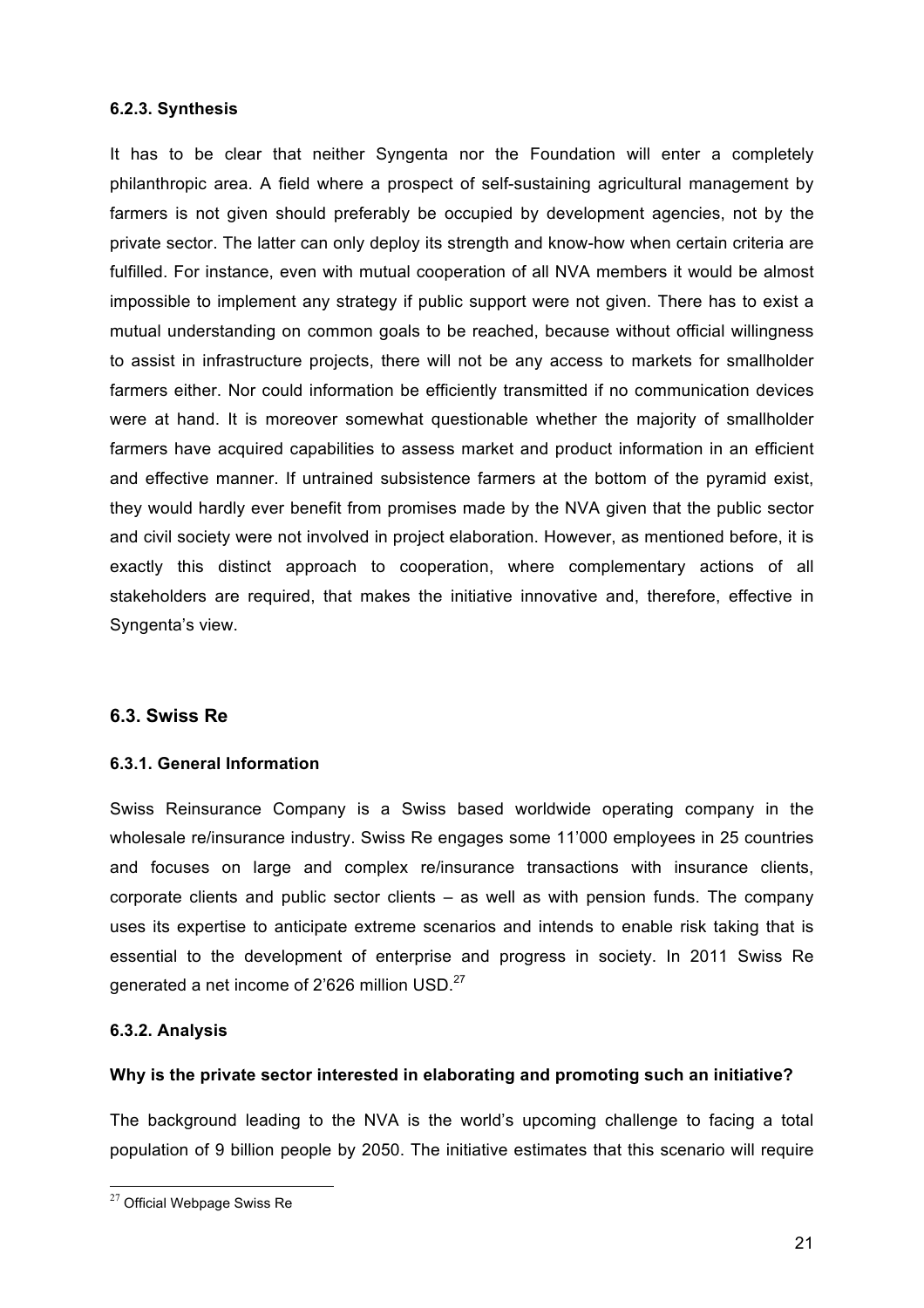an increase in food production up to 50 per cent. In this context, agriculture has become a major issue for the international community in general and a top-priority issue for Swiss Re specifically.

Swiss Re strongly believes that major investment in agri-business is needed to properly address this challenge. According to the company, two approaches for such an investment exist. One is to foster access to arable land in order to increase the total surface area of land used for agricultural production. Africa, for example, is far from extracting its full potential as there is a total of 128 million hectares of productive land, but only 30-38 Million hectares are being cultivated. Besides extending the surface of cultivated land, a second approach envisions investment in technology in order to foster productivity. The latter approach has been moved into the focus of Swiss Re. The company primarily supports investments by offering innovative re/insurance products to stakeholders working along the agri-business supply-chain. These sophisticated means of risk control may provide a basis for securing a smallholder farmers business in a sustainable and continuous manner.

Swiss Re perceives the NVA as a platform that serves to improve collaboration among companies, committed to advancing agricultural development on a market-based approach. Correspondingly, the involved companies are all contributors along the big agri-business supply-chain. According to Swiss Re, collaboration among these companies is not an innovation per se. Thus, the goal of the NVA was not primarily to establish new cooperation but to boost it among companies with similar interests.

Swiss Re's main objective in collaborating within the framework of the NVA is to gain access to markets that are difficult to enter without synergies. To establish an insurance-market in a developing country is difficult, as often neither the necessary procedures nor structures are established. An additional factor why Swiss Re is interested in such partnership is that the company does not have business networks in developing countries. Thus, Swiss Re seeks collaboration with companies such as Nestlé and Syngenta that provide direct access to smallholder farmers through their businesses. As follows, Swiss Re is able to circumvent the establishment of an extra and costly insurance supply-chain. This approach eventually enables the firm to gain access to smallholder farmers and to offer them insurances cost efficiently.

According to Swiss Re, the NVA's main potential is that of involving the private sector in the development of such markets. The main advantage of working with big corporations is that one can build and scale up programs on well established and stable supply-chains. These synergies make programs especially promising in terms of their sustainability.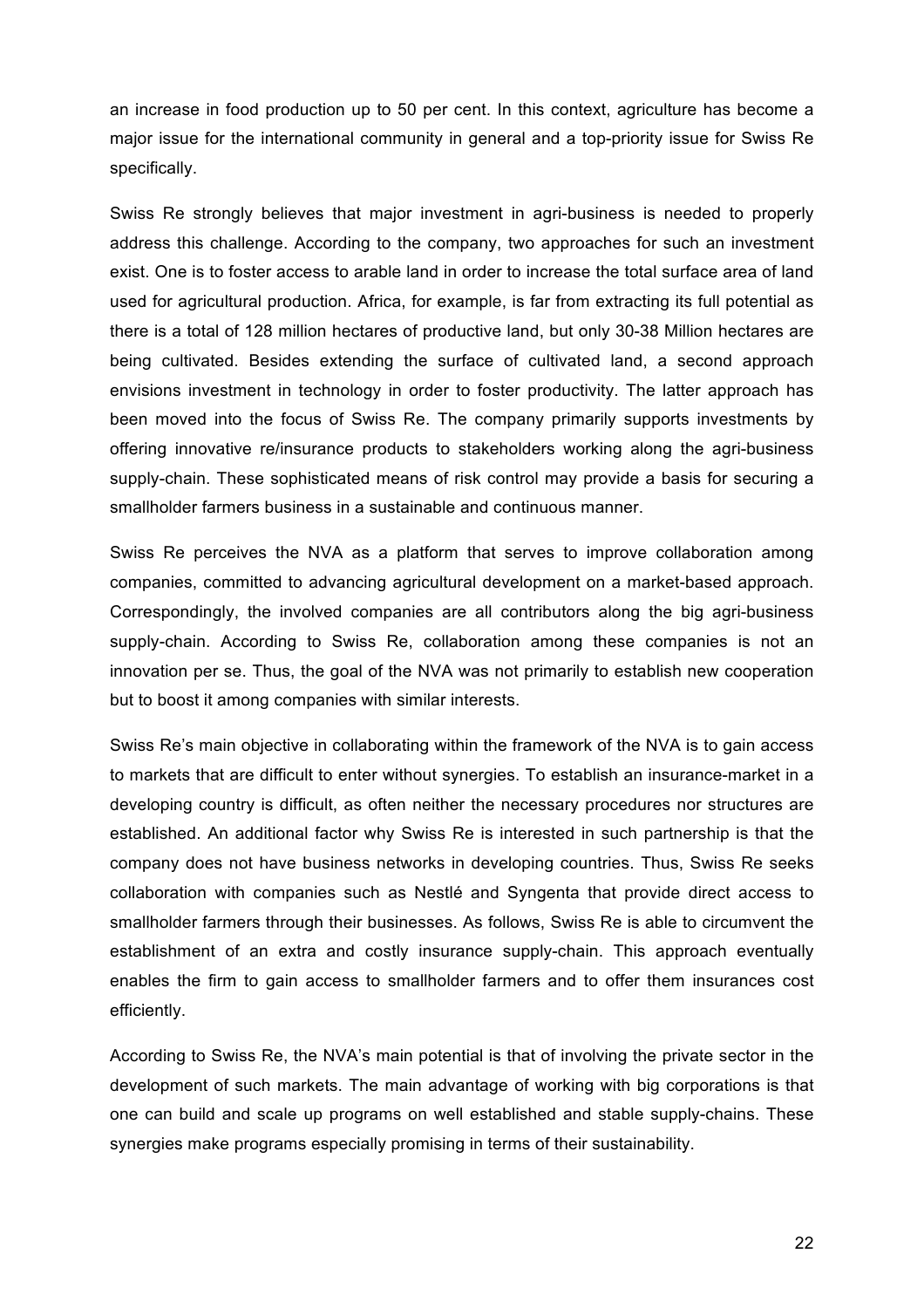# **How does Swiss Re incorporate the initiative in its corporate strategy and how does Swiss Re implement it across its supply chain?**

Swiss Re implements the NVA initiative on a project basis. Generally, Swiss Re offers innovative insurance-based products via partners to smallholder farmers. These insurance products are either indemnity-based or index-based. Indemnity-based products include payouts on the basis of the assessment of crop shortfalls. This procedure is very costly hence rendering the product unsuitable for programs in developing countries. In contrast, indexbased products are built on transparent systems like weather-, green- or yield-indexes and are less complex to evaluate. Weather-index insurances are for example based on the amount of average rainfall in a specific region. To gather and process this kind of information, Swiss Re is actively working together with official sources such as national meteorological stations. Consequently, in a smallholder farmer's insurance terms, a minimum level of rainfall is determined. If this minimum of rainfall were not be attained during a cropcycle, Swiss Re would pay out and therewith mitigate the financial losses caused by the drought. The insurance normally covers one crop-cycle and the smallholder farmer can specify term details such as the amount of crop to be insured. Depending on the index chosen, more or less risks can be covered. A weather-index for example does not compensate pest infestations whereas a more holistic insurance product such as a yieldindex will provide indemnities in this case.

As already elaborated above, Swiss Re is not directly involved in the retail business. The firm perceives its function to be an insurance-provider to companies that already work along the agri-business supply-chain. As a result, Swiss Re sells its products to companies like Nestlé, which will further transmit the pay-outs to smallholder farmers in case of crop failures. In this sense Swiss Re offers its range of products to farmers indirectly. Thereby, the company evades the need to establish an additional supply chain for retail insurances. Eventually, all stakeholders involved benefit from greater sustainability due to guarantees that allow them to continue their businesses despite poor harvests.

Swiss Re elaborates its tailor-made program approaches with respect to local conditions. An example of such a program is the collaboration with the Vietnam Agribank Insurance Joint Stock Company (ABIC). Swiss Re has introduced an index-based insurance program to cover the loans given to rice farmers. More specifically, ABIC transfers the risk of non-repaid loans to Swiss Re. Circumstances that require indemnities are defined by an independent "area-yield index" that is based on data from the Vietnam's Bureau of Statistics.

With this insurance scheme, ABIC is able to offer rice loans hence transferring potential payouts from Swiss Re to smallholder farmers in order to mitigate the impact of individual credit defaults resulting from poor harvests. Finally, this ensures that ABIC can continue to issue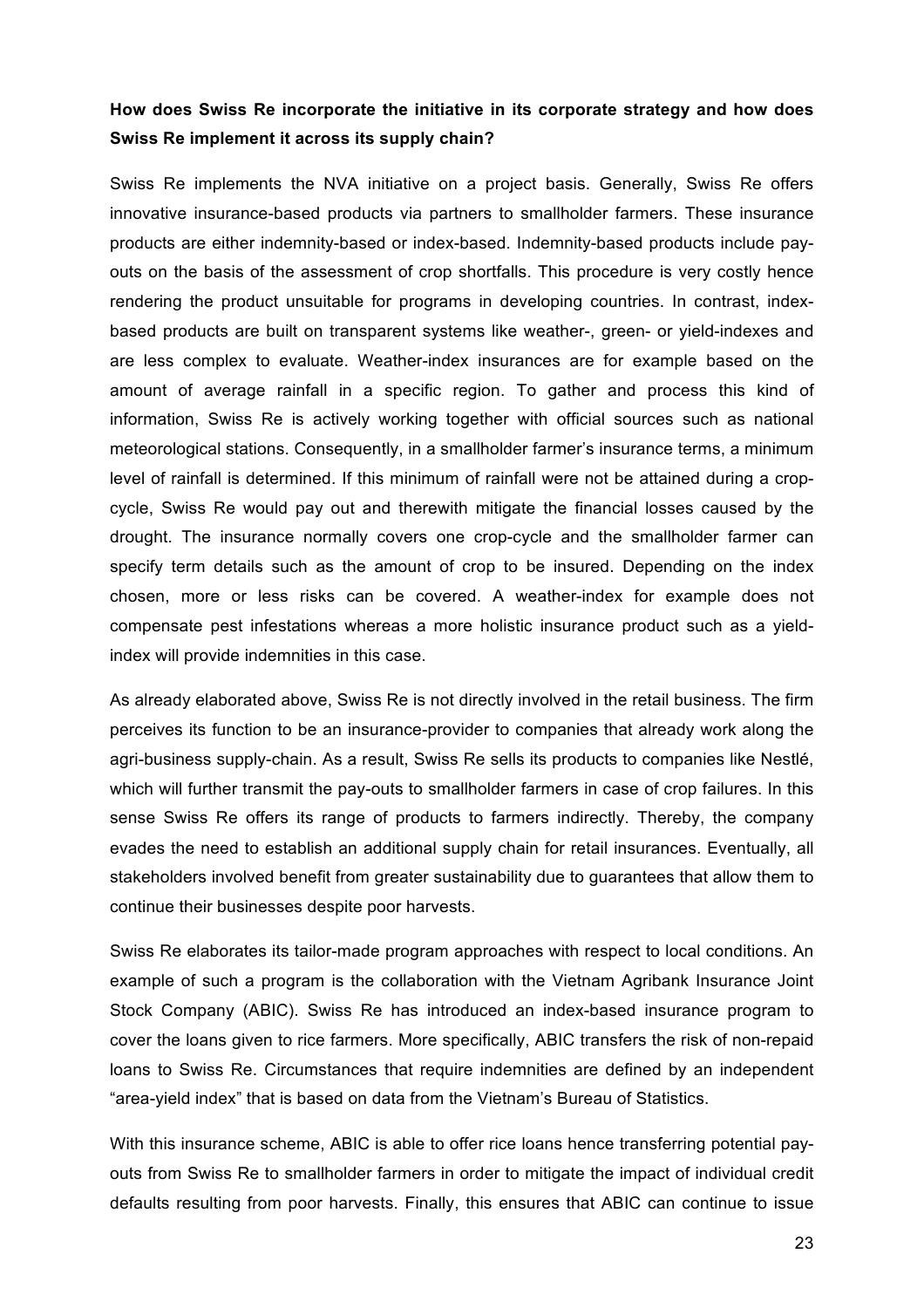loans to 5 million rice-farming household, thus helping to sustain the important rice-market of Vietnam that contributes 20% to the global tradable rice surplus.<sup>28</sup>

Another form of approach is Swiss Re's participation in the R4 Rural Resilience Initiative. Oxfam Amercia, the World Food Program and Ethiopia's national meteorological agency along with other partners launched this initiative in Ethiopia in 2008. Around 13'000 smallholder farmers are participating in this new index-based weather insurance initiative, designed to cover a variety of crops. Farmers can pay their insurance by working on environmental improvement projects that benefit the whole community. This innovative risk management approach has allowed a growing number of rural households to benefit from insurance $^{29}$ 

According to Swiss Re, the advantage of insurances is that they provide security to farmers and enable them to continue their business even in case of bad harvests. Furthermore Swiss Re is convinced that insurances will enable smallholder farmers to take more risks respectively to invest more in fertilisers and seeds and thus to substantially increase their yields in a mid- and long-term perspective.

Swiss Re stressed that agriculture has become one of seven top-priorities within their company and that they will continue to boost agri-business insurances. Similarly, Swiss Re is confident that companies will implement the guidelines declared by the NVA within their respective corporate strategies and that substantial progress in food security will evolve.

#### **What role does Swiss Re assign to the smallholder farmers in its corporate strategy?**

According to Swiss Re there are three categories of farmers: the first category includes smallholder farmers that are defined as being self-sufficient and owning less than one hectare of land. The second category comprises middle-scale farmers that produce small surpluses for the market. The third and last category represents the big agri-business companies. Despite this categorization, Swiss Re believes that every smallholder farmer is a businessperson.

Swiss Re mainly affects smallholder farmers through its innovative insurance projects that seek to tackle environmental and social challenges within developing countries. The company's goal is to provide products cost efficiently and thus enabling farmers to transfer risks and to ensure the continuity of their businesses. It has to be clear that smallholder farmers are rarely direct consumers of Swiss Re's products as the firm is not directly involved in the retail business. In most cases the farmers benefit from firm's insurance through

<sup>28</sup> Official Webpage Swiss Re

 $29$  Sattherthwaite (2012)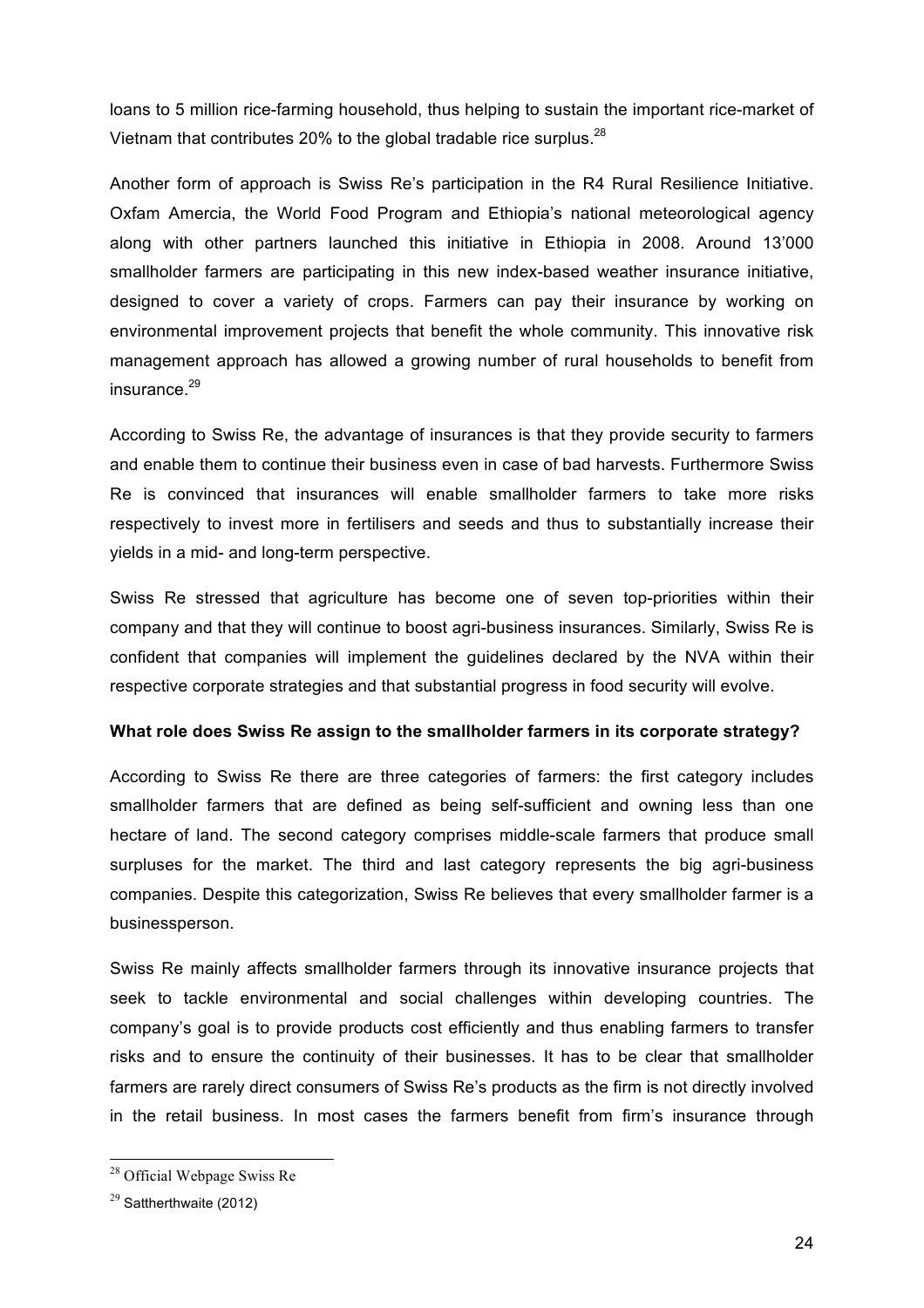partners such as ABIC, Nestlé or Oxfam America that have already established direct relationships with producers. Naturally, these programs constitute a small fraction of Swiss Re's overall global business.

#### **6.3.3. Synthesis**

In conclusion, Swiss Re conceives the NVA as a platform that fosters collaboration among companies committed to contribute to the issue of food security on a market-based approach. Swiss Re's engagement in such an initiative primarily evolves form the interest to exploit new markets and is additionally motivated by a reputational objective.

Swiss Re implements the suggested approach by the initiative on a project-basis. There are some projects in Vietnam, Ethiopia and India involving innovative insurance products offering smallholder-farmers a mean to mitigate the financial implications of crop failures. The programs involve partnerships with other companies, the public sector and NGOs. To what extent such programs meet the needs of smallholder farmers and are thus suitable to tackle the issue of food-security, has to be evaluated by further qualitative and quantitative examination.

Compared to Nestlé and Syngenta, smallholder farmer do neither constitute a crucial role in Swiss Re's supply-chain, nor do they constitute the primary target group in the whole re/insurance business. Smallholder farmers are not of primary interest for Swiss Re and thus no they do not embody a specific role in Swiss Re's corporate strategy.

Nonetheless, the market-based approach to development, in partnership with different stakeholders, is a promising and interesting approach. The expertise of various stakeholders and the complementary of their actions constitute the added value.

#### **6.4. Conclusion: A comparison of the three companies' involvement**

The NVA is perceived by all three firms as a platform to improve collaboration among different stakeholders. There is a common agreement that the most important added value of the NVA is bringing together like-minded companies that share the same overall goals but operate in different sectors and can thus contribute specific knowledge in distinct domains. The resulting complementary cooperation is seen as the critical factor to achieve progress in agricultural development and reach the initiative's objectives. While Swiss Re puts the major focus on the collaboration and complementarity between the companies themselves, Syngenta especially highlights the importance of the cooperation with the public sector. Nestlé similarly places emphasis on public-private partnerships, also adding cooperation with civil society and the inclusion of farmers. In sum, the approach is commonly perceived as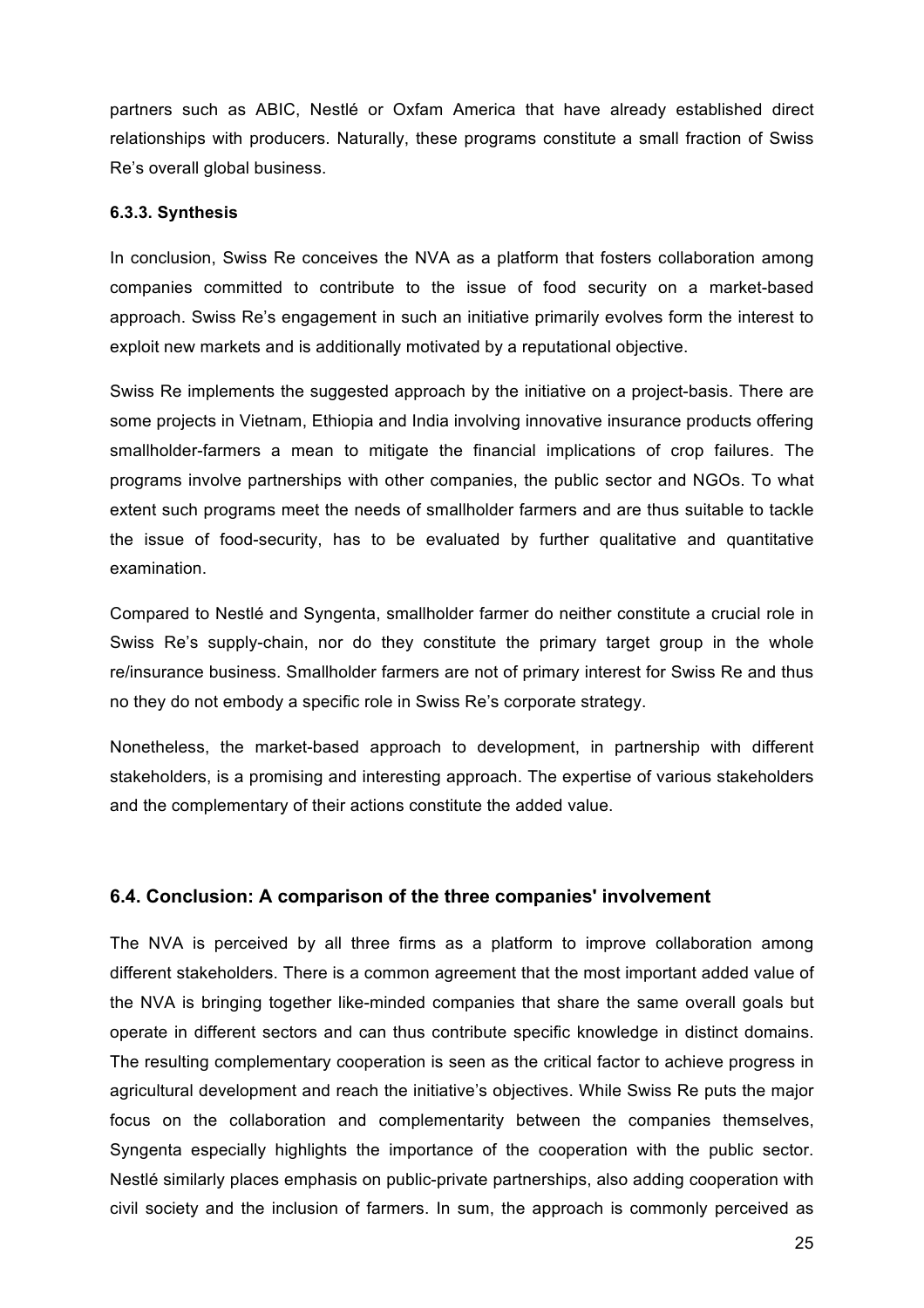one of partnership, among multinational companies and with governmental- and nongovernmental actors.

The motivation for supporting the initiative is, in the case of all three companies, not a philanthropic one. Rather, the NVA supports the penetration and development of new markets. Whether it is assuring the supply chain of the company – as in the case of Nestlé – or gaining access to new markets for the firms' products, like for Syngenta and Swiss Re, all the companies involved expect somehow a return on their engagement. In addition, Nestlé explicitly emphasizes the fact that the NVA is only one of many initiatives of this kind to which the company commits itself and thus does not imply operational changes in corporate strategies.

All three firms consider the farmer first and foremost as a businessman. While Syngenta emphasizes that it does not intend to reach the few real subsistence farmers but farmers that can produce at least a small surplus, Nestlé claims that it works with all the farmers, irrespective of their "size". Also Swiss Re considers all farmers to be businesspersons and thus potential clients. Their shared market-based approach to farming is reflected by their respective goals with regards to the improvement of farmers' conditions. While Syngenta intends to boost the farmers' productivity, quality and profitability by providing adequate products and technology, Swiss Re indirectly seeks to enable farmers to transfer risk and to ensure the continuity of their businesses with re-/insurance products. Finally, Nestlé's goal, operating along the whole supply chain, is to improve the agricultural production as well as the social and economic status of farmers to ensure its acquisition of competitive raw materials that satisfy high quality standards. These goals illustrate the fact that the companies operate in quite different domains. This also means that the market relations between the companies and the smallholder farmers are different. In the case of Syngenta, the farmer is a direct client, who has taken the decision to buy Syngenta's products. Swiss Re offers its products indirectly to the farmers, via partners like other multinationals, international organizations or public institutions. For Nestlé, the farmer is the provider of its raw materials. The company buys the products either directly from the farmer or through cooperatives or other retailer networks.

To sum up, the comparison shows the shared goals and common approach with regards to smallholder farmers and the transformation of agriculture that are reflected in the NVA. It also illustrates the fact that the initiative is a platform to bring together global players with different knowledge and strengths. Correspondingly, complementary partnerships for projects can be formed.

26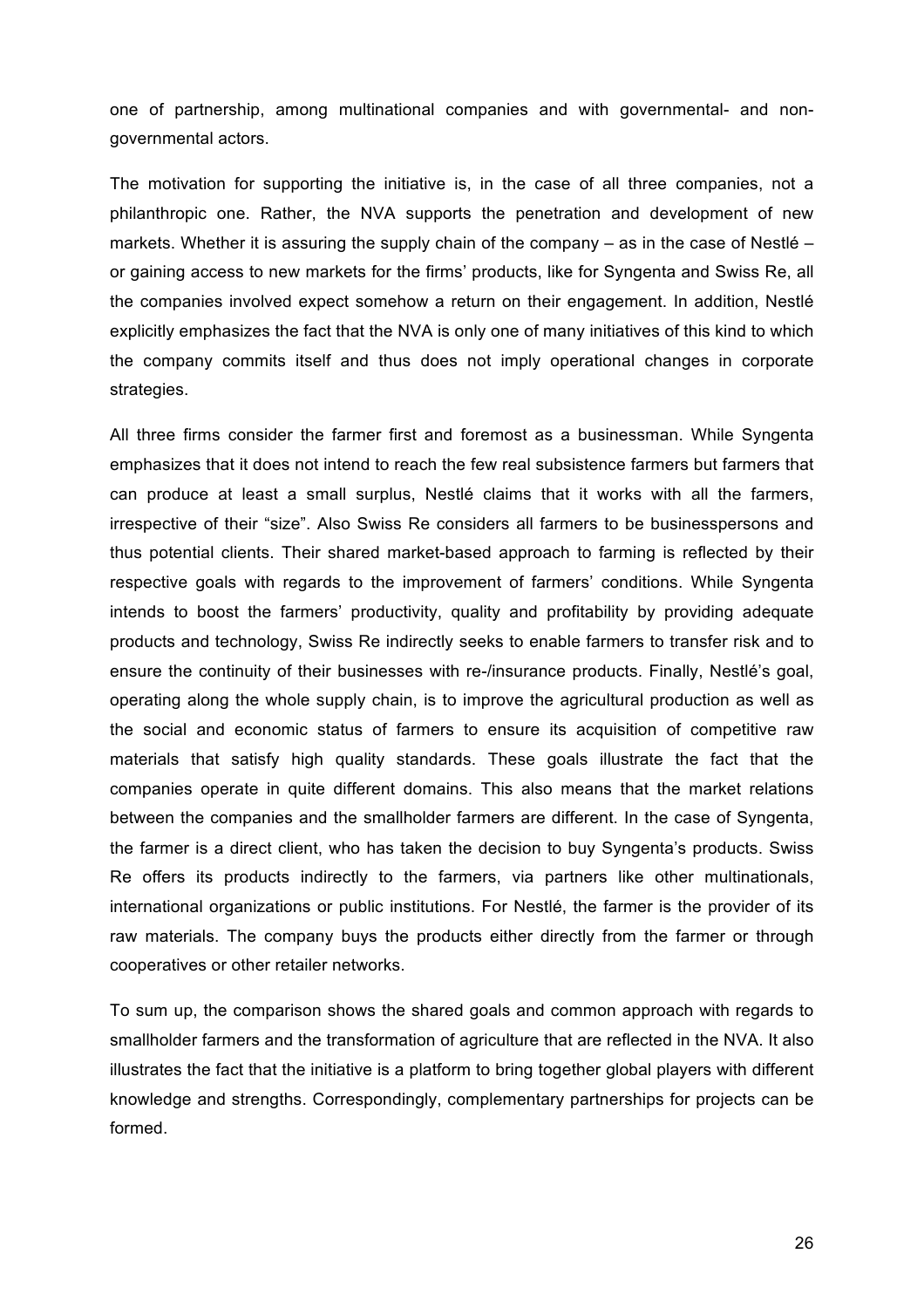# **7. Conclusion**

In this paper, we sought to provide a better understanding of the reasons that motivate NVA members to promote and implement such an initiative. Based on SDC's suggestions, we focused our research on NVA project board members Nestlé, Swiss Re and Syngenta. In the qualitative assessment, special attention was given to the integration of smallholder farmers in their respective corporate strategies.

The NVA is one initiative among others tackling the problem of food security and rural development. Its primary added value is its intention to drive change through cooperation among private sector actors on the basis of an integrative and market-based approach, thereby also focusing on the potential of public-private partnerships. It represents a roadmap for all stakeholders along the agricultural supply chain and provides a broad outline of necessary principles and tools for its aspired transformation.

As a result, a number of concrete projects have been implemented according to the principles stated by the NVA. To assess their impact adequately, these projects will first need to attain a certain level of maturity. Given the short timeframe, the major challenges for companies have been to identify the gaps between theory and practice of the implementation and consequently to define specific strategies how to accomplish the stated goals of the initiative.

The interviews conducted with the three companies further illustrated that they will not enter engagements in a completely philanthropic area. These firms implement their projects only in countries with a certain level of socio-economic development where the public sector is willing to provide soft and hard infrastructure. We can therefore conclude that the NVA does not primarily target smallholder farmers at the bottom of the pyramid who lack the ability to produce an agricultural surplus for markets.

Civil society criticism has put emphasis on the fact that smallholder farmers have not been fully integrated in the elaboration process of the initiative. It is indeed permissible to question whether the proposed approach is in accordance with the interests of smallholder farmers, thus, improving their standard of living effectively. Personal and economical independence of famers as well as the environmental stability may be endangered through processes that are subject to rigorous quality directives. Such constraints may imply specialization on distinct production procedures. Issues such as monoculture plantations and economic dependency have to be taken into consideration and should always constitute subjects for discussion. Eventually, it is very desirable that long-term project evaluations will expose possible misalignments and result in customized implementation practices where needed.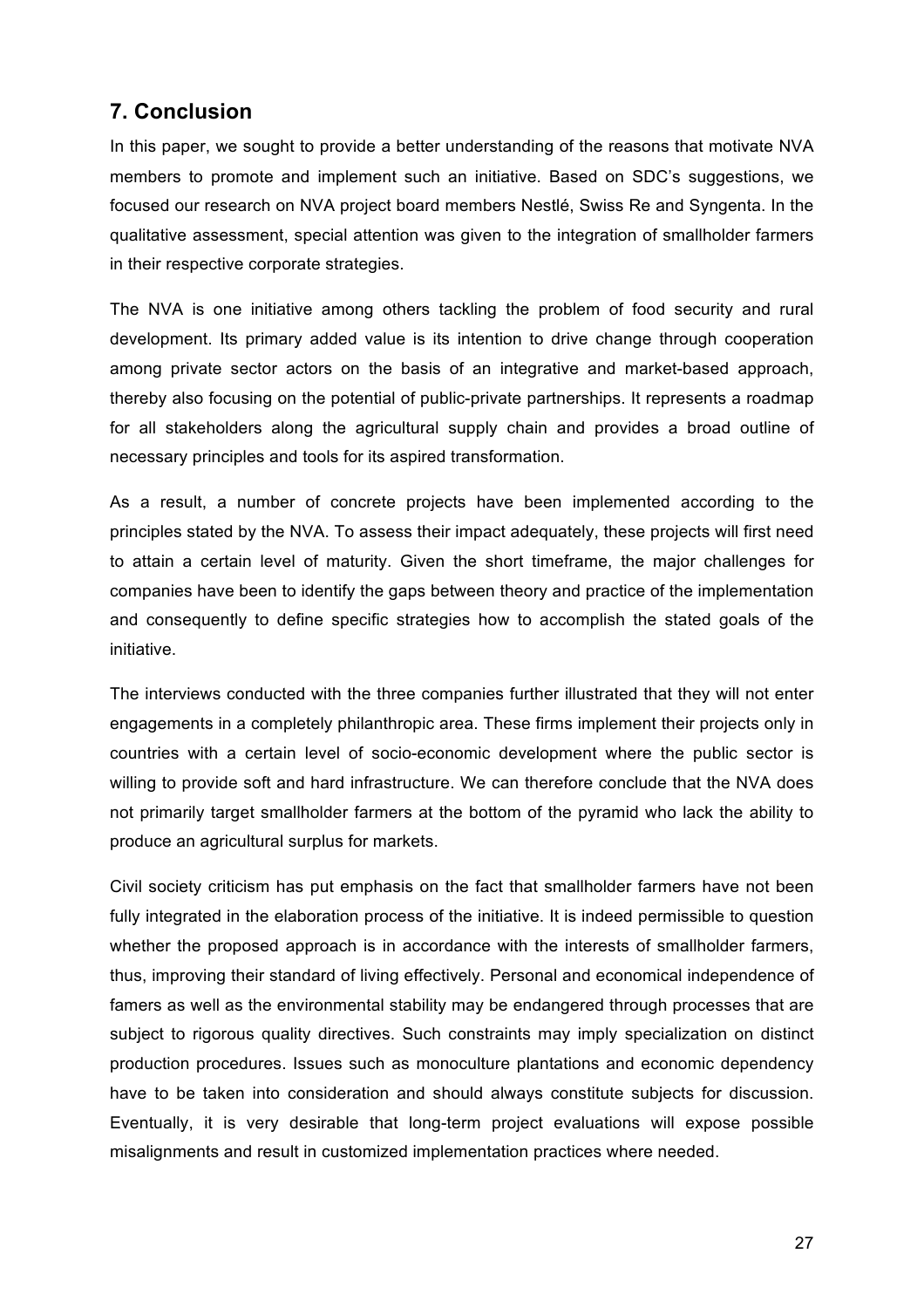Despite all the valuable criticism, it should be emphasized that the initiative's intention to include all relevant stakeholders is honorable and very likely a step towards enhanced rural development. The inclusion of distinct expertise in complementary actions of the private sector inheres a great potential.

Nevertheless, we think that it is adequate to further scrutinize whether the proposed approach is an adequate mean to fight poverty and to render agriculture more environmentally sustainable. Further issues like an equitable distribution or a sustainable consumption behavior also need to be addressed in context with these challenges.

### **8. Recommendations to SDC**

Having outlined how the companies understand their commitment to the NVA, we will in this last section look at the role of SDC as an official agency for development cooperation. As emphasized in the NVA report, every stakeholder has a critical role – the private sector cannot do it alone and needs the support of public and non-governmental institutions. How and in what areas can the food security division of SDC intervene and offer its support?

First, SDC can use its network of both civil society and private sector partners to promote the dialogue between NGOs and NVA companies. In the frame of our research, these stakeholders have defined their standpoints mostly in a unidirectional manner. As a result, their communication may be ineffective. SDC could foster the readiness to enter into constructive dialogue. Mutual advantages must be highlighted and forms of commitment should be adjusted bilaterally. Once readiness to enter into dialogue has been established, SDC may promote transparent methods of communication in order to prevent misunderstandings or even distrust. We are very confident that SDC possesses the required credibility and technical know-how to dismantle prejudices and boost cooperation among all stakeholders.

Second, SDC can support specific projects that target smallholder farmers on a subsistence level. This research has identified a gap between smallholder farmers at the very bottom of the socio-economic pyramid and farmers that already possess a certain level agricultural production potential. SDC must try to enhance the opportunities of subsistence farmers that lack means to prosper economically. In order to do that, it could – in line with the companies – elaborate a differentiated and intelligible definition of smallholder farmers in order to tag the working poor that would benefit most of a connection to NVA members. Accordingly, SDC should endorse means that allow them to participate in the value chains and increase their income and security, because the private sector will not become active in this area.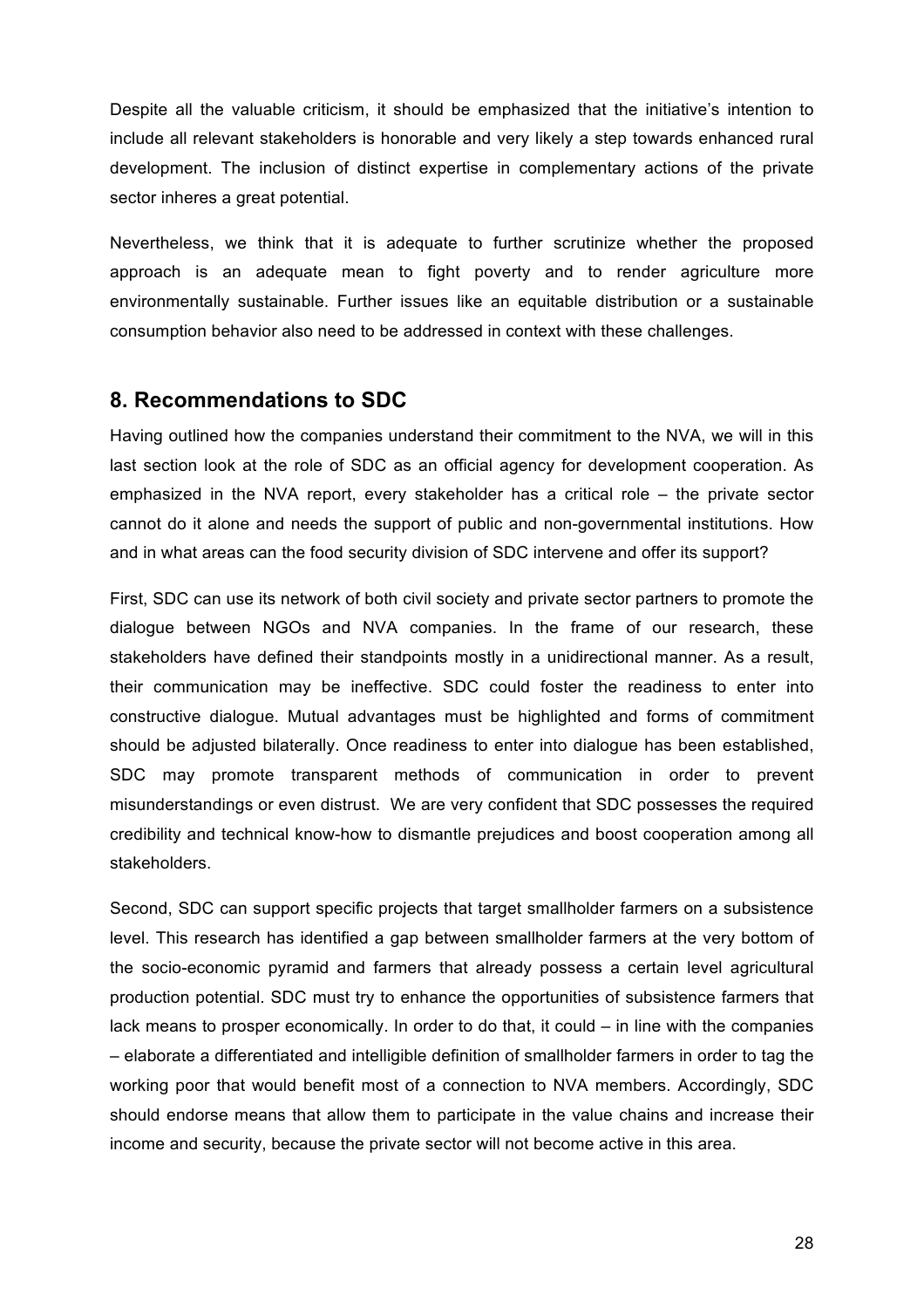Establishing cooperatives among farmers who cannot enter markets by themselves seems to be a very promising device. SDC should be interested in organizing such networks that pool and coordinate administrative, legal and technical issues in developing areas. Farmers could benefit from better access to markets and more sophisticated production assistance. As a result of long standing experience in poverty alleviation, SDC can contribute a considerable benefit to economically isolated smallholder farmers by helping them organize themselves. The goal must be to prepare a sustainable business plan for cooperatives that eventually allows SDC to hand over responsibility and withdraw form such projects.

In this context it would be very interesting to elaborate a basic framework, possibly in collaboration with the NVA, that could be implemented similarly in different regions without compromising local conditions. The idea is to facilitate farmers in various regions sharing their knowledge and comparing implementation of instruments and institutions. If the initial production and administration prerequisites were similar within all SDC project plans, information sharing and pooling could be managed very effectively. Again, the longer-term target would be to establish a self-sustaining network.

A considerable strength of the NVA is that its members can help overcoming different constraints that prevent smallholder farmers from escaping poverty and vulnerability. As our research has shown, the companies can, for instance, provide inputs to increase production and productivity, generate new markets and market accessibilities and offer instruments to mitigate risks. Given the companies' decentralized structures, however, a complete and sincere implementation of the principles set in the initiatives is very difficult to achieve, regardless of their actual commitment. In helping to foster dialogue between different stakeholders and to close participation gaps, SDC may contribute to disposing inefficient and incomplete implementation of the NVA standards. While many aspects of the NVA are desirable, the SDC effort must not necessarily take place within this framework. The collaboration with the private sector may be more effective when occurring in the scope of specific projects which create additional benefit for smallholder farmers regardless of NVA standards.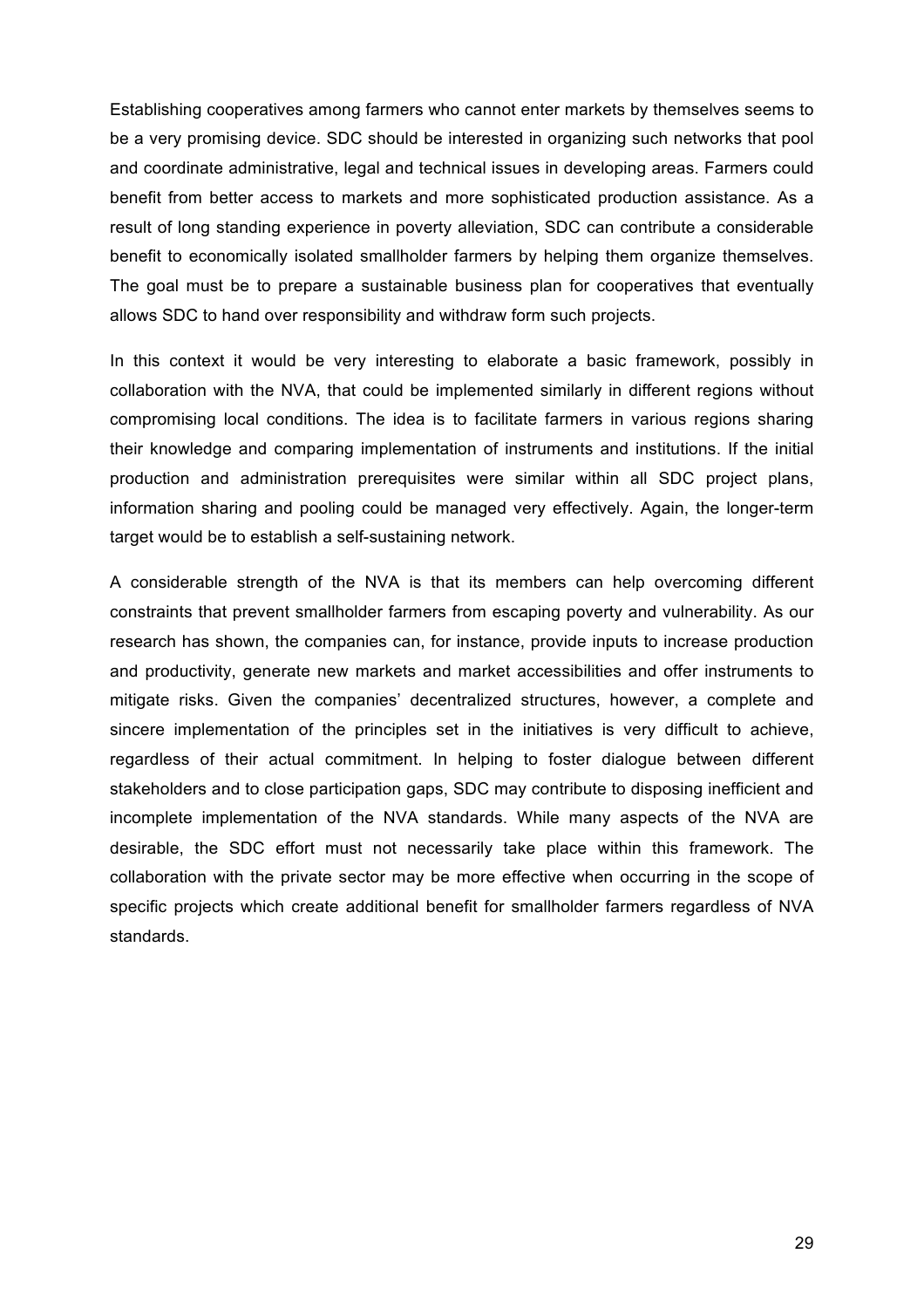# **Bibliography**

### **Internet**

- Official Webpage Nestlé: www.nestle.com (accessed on 01.05.2012)
- Official Webpage Swiss Re: www.swissre.com (accessed on 12.05.2012)
- Official Webpage Syngenta: www.syngenta.com (accessed on 10.05.2012)
- World Health Organisation (2012). *Food Security*. http://www.who.int/trade/glossary/story028/en/ (accessed on 24.04.2012)
- Zukunftsstiftung Landwirtschaft. (2012). *Über den Weltagrarbericht*. http://www.weltagrarbericht.de/themen-des-weltagrarberichtes/ueber-denweltagrarbericht.html (accessed on 24.04.2012)

#### **Literature**

- Centre Europe Tiers Monde (CETIM) (2003), *Bulletin 18*, Research and Publication Centre for Europe Third World Relations, Available at http://www.cetim.ch/en/documents/bul18eng.pdf (accessed on 14.05.2012)
- Hoffman, Andrew (2007), *If you're not at the table, you're on the menu*, Harvard Business Review
- Pinstrup-Andersen, Per. (2009). *Food security: definition and measurement*. In: Food Security, Volume 1, Number 1 (2009), 5-7, DOI: 10.1007/s12571-008-0002-y. Available at http://www.springerlink.com/content/1078m65444024k98/ (accessed on 26.04.2012)
- Sattherthwaite, David (2012). *Weather Insurance Builds Resilience for Farmer.* In: Momentum, Impact Investing - Issue No. 2, March, 2012. Available at: http://momentum.tides.org/weather-insurance-builds-resilience-for-farmers/ (accessed on 3.5.2012)
- Food and Agriculture Organization (FAO). (2008). *An Introduction to the Basic Concepts of Food Security*. The EC - FAO Food Security Program. Available at: http://www.fao.org/docrep/013/al936e/al936e00.pdf (accessed on 24.4.2012)
- International Assessment of Agricultural Knowledge, Scienc and Technology for Development (IAASTD). (2009). *Synthesis Report: A Synthesis of the Global and Sub-Global IAASTD Reports*. Available at: http://www.agassessment.org/ (accessed on 4.5.2012)
- International Fund for Agricultural Development (IFAD). (2011). *The future of world food and nutrition security. Investment in smallholder agriculture – an international*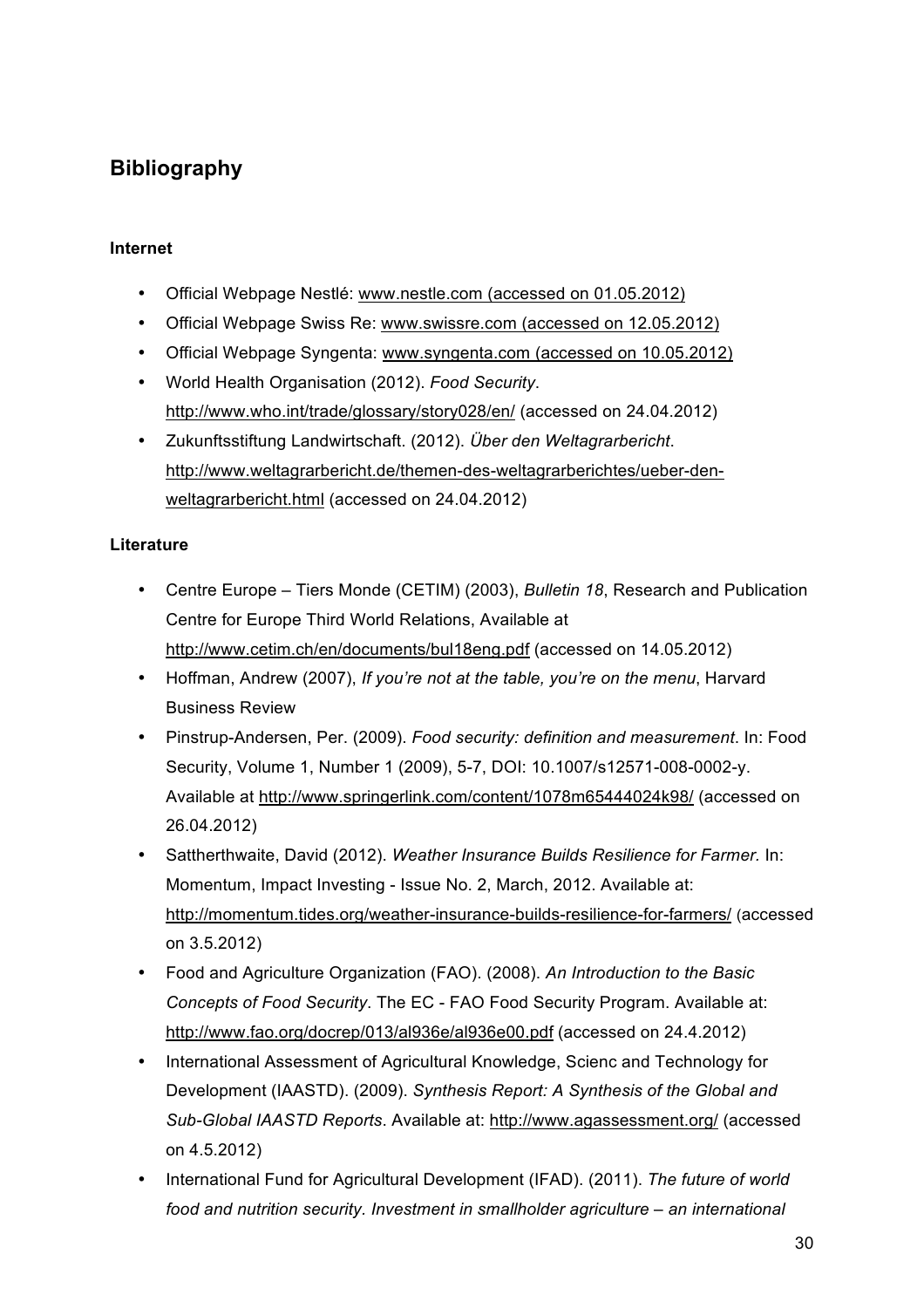*priority*. Available at: http://www.ifad.org/pub/factsheet/food/foodsecurity\_e.pdf (accessed on 22.4.2012)

- International Fund for Agricultural Development (IFAD). (2012). *Private-Sector Strategy: Deepening IFAD's engagementwith the private sector*. Available at: http://www.ifad.org/pub/policy/private/2012\_e.pdf (accessed on 22.4.2012)
- Todaro, M. & Smith, S. (2011). *Economic Development*. Pearson Education Limited, Essex.
- World Economic Forum (WEF). (2011). *Realizing a New Vision for Agriculture: A roadmap for stakeholders*. Available at: http://www.weforum.org/reports/realizingnew-vision-agriculture-roadmap-stakeholders (accessed on 2.4.2012)
- World Economic Forum (WEF). (2012). *Putting the New Vision for Agriculture into Action: A Transformation Is Happening*. Available at: http://www.weforum.org/reports/putting-new-vision-agriculture-action-transformationhappening (accessed on 2.4.2012)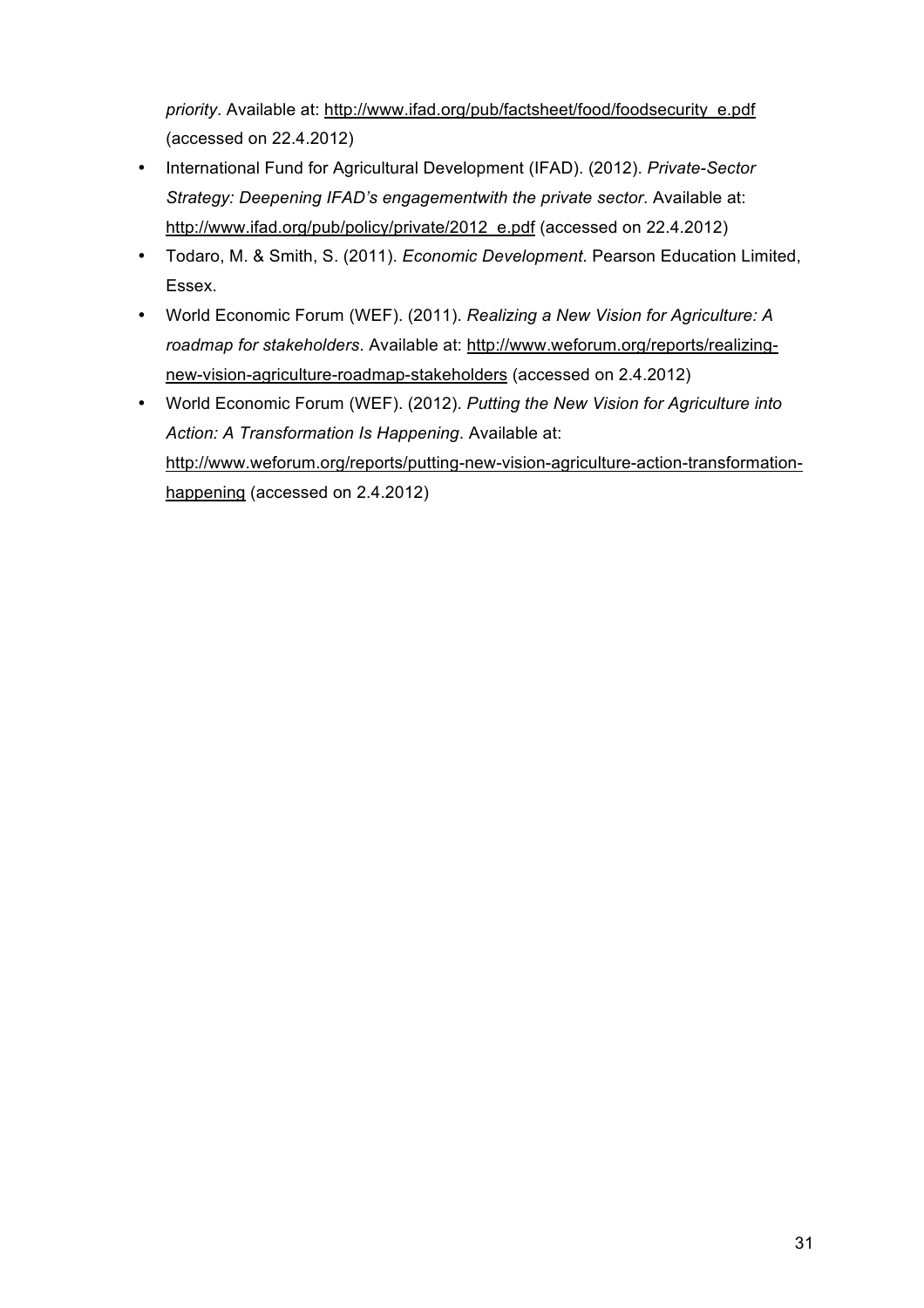# **Annexe: Interview Questions**

## **1. Common questions to Nestlé, Swiss Re and Syngenta**

#### **Introductory remarks**

The following three questions will guide the analysis of our research paper on "Food Security: The New Vision for Agriculture (NVA)":

Why is the private sector interested in elaborating and promoting such an initiative?

How do Nestlé, Syngenta and Swiss RE incorporate the guidelines of the initiative in their corporate strategies and how do they implement them across their supply chains?

What role do the companies assign to the smallholder farmers in their corporate strategies and respective country business plans?

#### **Overall approach towards Sustainable Agriculture**

- 1. What is a smallholder farmer?
- 2. How does the company concretely define sustainability?
- 3. There is a large consensus in the international community that a transformation of agricultural is needed. What are the problems in agriculture that the smallholder farmer cannot produce productively, sustainably and profitably?

### **The company and the NVA Initiative**

- 4. Compared to previous and other recent initiatives, what is "new" in the NVA?
- 5. The NVA is now led by 28 global companies. What are the advantages of a process driven by big players of the private sector?
- 6. The company belongs to the original members of the project board of the NVA. What are its motives to initiate and champion such a process?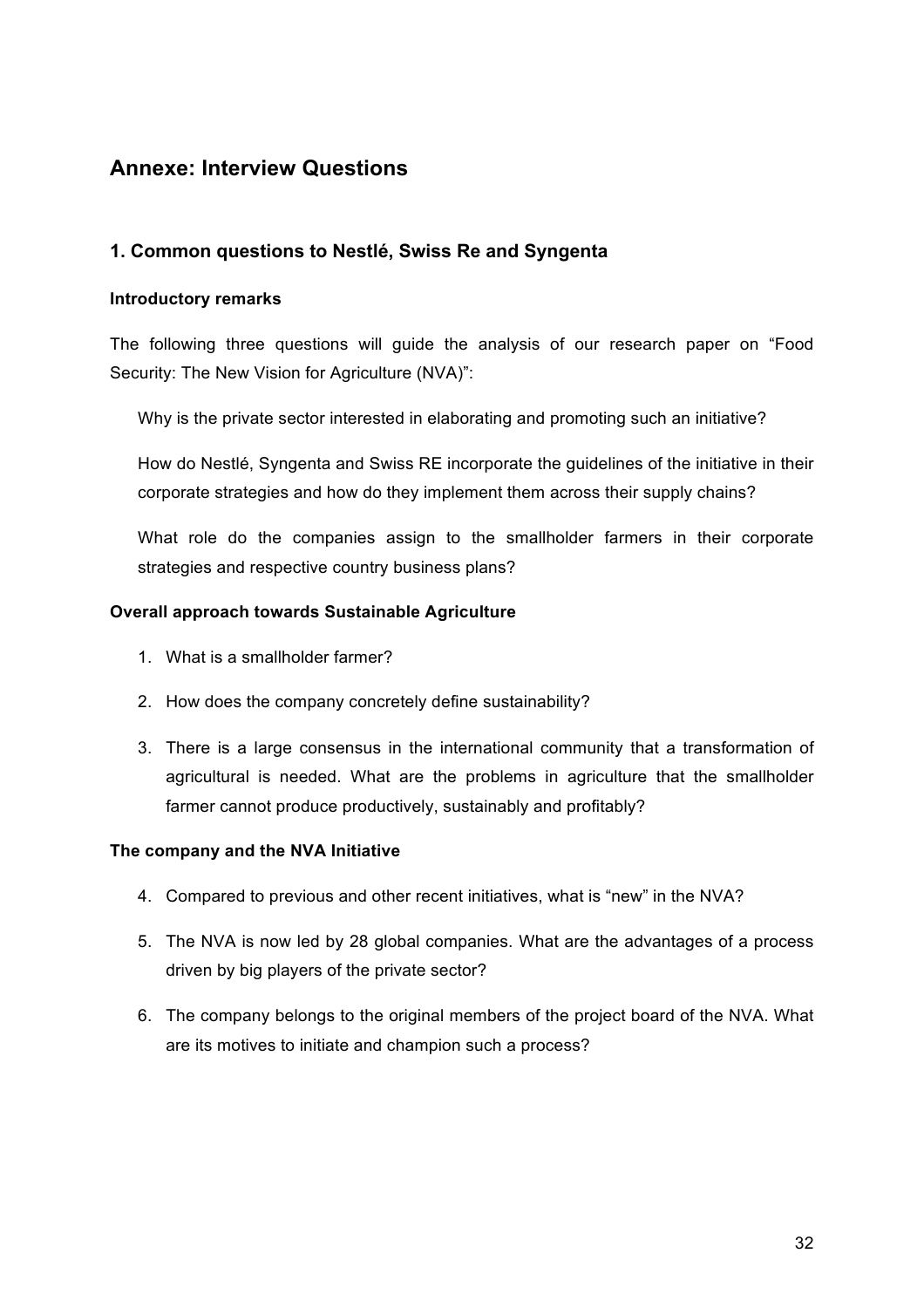## **2. Specific questions to Nestlé**

#### **Nestlé's implementation of the NVA**

- 1. For Nestlé, what does the NVA imply in reality? What can be realistically be implemented and what are the challenges in the implementation of the NVA?
- 2. How do you make sure that the guidelines of the report are implemented along the whole value chain and in all the national branch offices? (Implementation of the Nestlé Supplier Code, Sourcing Traceability Program, or SAI Platform Guidelines)
- 3. How does Nestlé define the principal countries of raw material sourcing? What are criteria and prerequisites a country has to fulfill?
- 4. Sustainable Agriculture "Pilot Projects": How does Nestlé decide which sustainable agriculture pilot projects to implement in which country in which raw material?

### **Nestlé and the small-scale farmers**

- 5. The initiative envisions smallholder farmers as businessmen. Are there any risks, when a small-scale farmers shift from a subsistence-economy to a new business model?
- 6. Does Nestlé have a criteria for the small-scale farmer they choose to work with? In which segment can this stakeholder play an important part, and where not? What is concretely Nestlé doing in order to increase direct access to small-scale farmers?
- 7. Who do you speak with at the farmers level and how do you create mutual understanding and confidence?
- 8. How does the company determine the trade-offs between sustainable rural development and the smallholder's well-being versus a raise in productivity and affordability?
- 9. Nestlé's support to the small-scale farmers (training, financial assistance). What are the characteristics of theses capacity building programs? Is it the role of private companies to implement them?
- 10. Public Private Partnerships. Is Nestlé working together with the public sector in order to foster rural development and sustainable agriculture?
- 11. Nestlé's proactive action against child labor. How is Nestlé's working with the Fair Labor Association to tackle the child labor issue?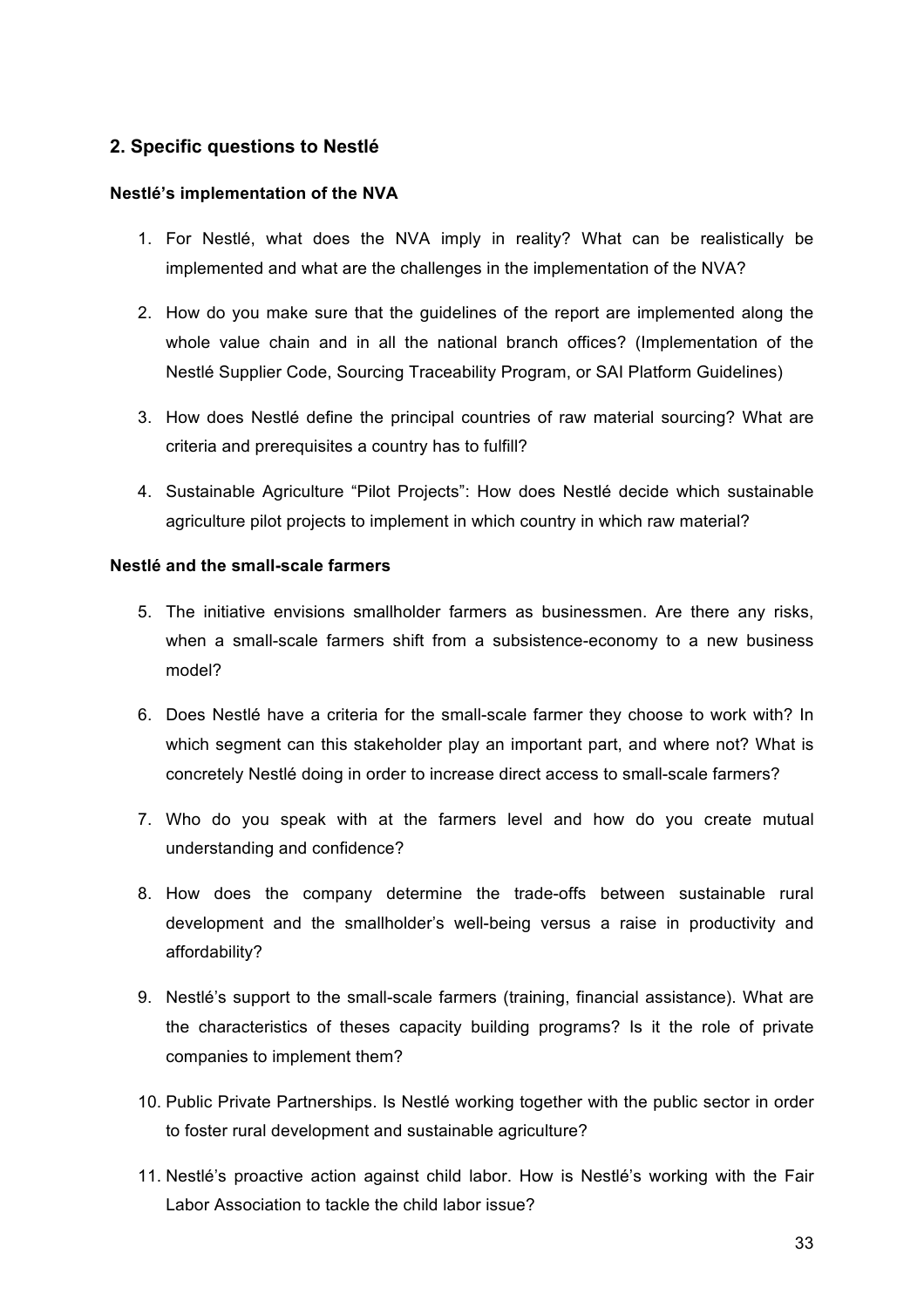12. Gene technology practices. How are these practices part of Nestlé's strategy at the small-scale farming level?

### **3. Specific questions to Nestlé**

#### **Syngenta's implementation of the NVA**

- 1. For Syngenta, what does the NVA imply in reality? What can be realistically be implemented and what are the challenges in the implementation of the NVA?
- 2. How do you make sure that the guidelines of the report are implemented along the whole value chain and in all the national branch offices?
- 3. How does Syngenta define the principal countries of actuation? What are criteria and prerequisites a country has to fulfill?
- 4. Syngenta Foundation is financed exclusively by Syngenta. Does the Foundation enjoy autonomy in decision making and policy matters?

#### **Syngenta and the small-scale farmers**

- 5. The initiative envisions smallholder farmers as businessmen. Are there any risks, when a small-scale farmers shift from a subsistence-economy to a new business model?
- 6. What does a "small-scale farmer with potential" mean to Syngenta? In which segment can this stakeholder play an important part, and where not?
- 7. Genetically modified seeds are mostly sold to large-scale farmers in better financial conditions. How are these practices part of Syngenta's strategy at the small-scale farming level?
- 8. Who do you speak with at the farmers level and how do you create mutual understanding and confidence?
- 9. The selling of Syngentas product Paraquat is controversial. How does the company determine the trade-offs between sustainable rural development and the smallholder's well-being versus a raise in productivity and financial gains?